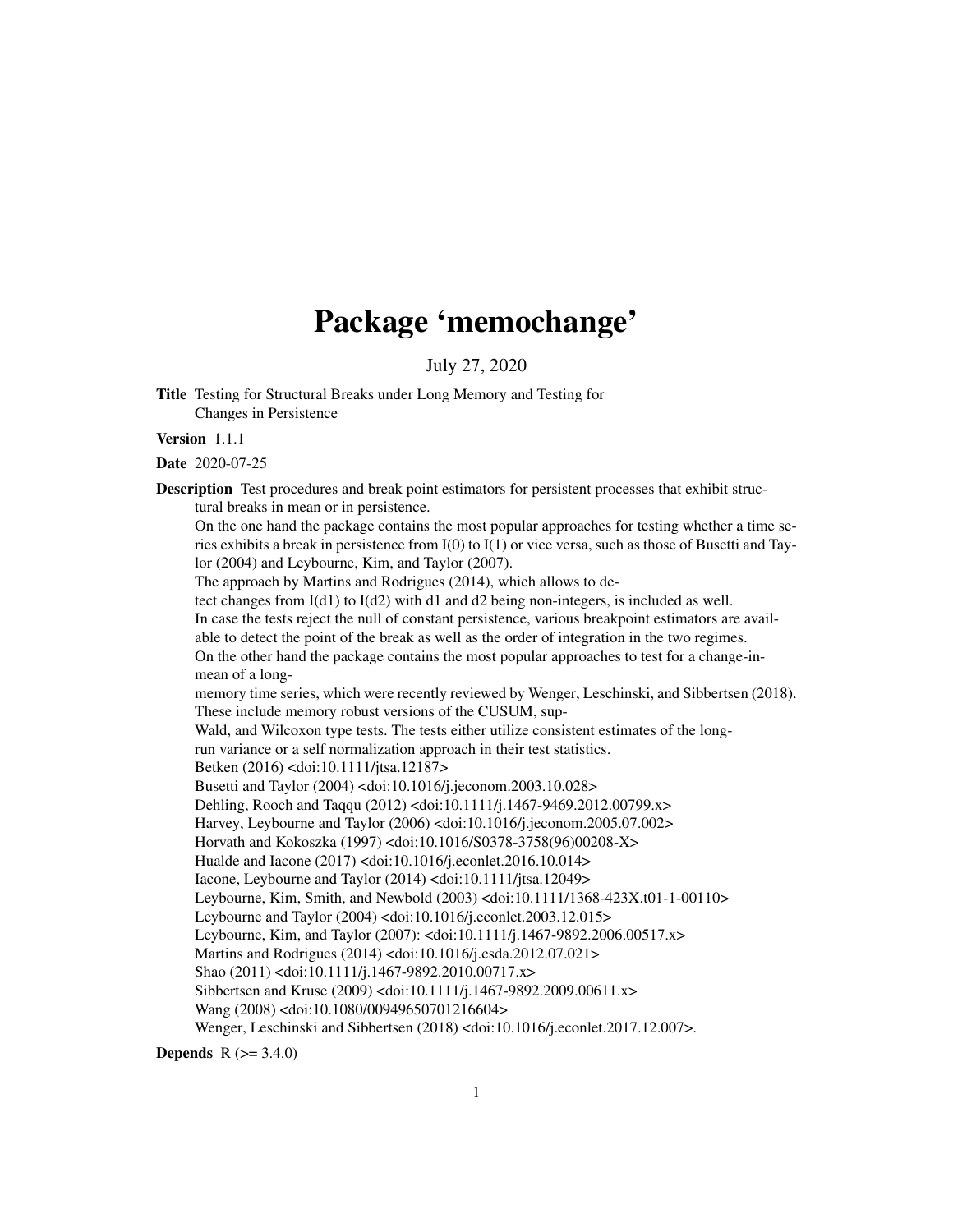| <b>License GPL-2</b> |  |
|----------------------|--|
|----------------------|--|

Encoding UTF-8

# LazyData true

**Imports** urca ( $> = 1.3.0$ ), forecast ( $> = 8.6$ ), fracdiff ( $> = 1.4.2$ ), LongMemoryTS ( $>= 0.1.0$ ), sandwich ( $>= 2.5.1$ ), strucchange ( $>=$ 1.5.1), longmemo ( $> = 1.1.1$ ), stats ( $> = 3.4.1$ )

RoxygenNote 6.1.1

Suggests testthat, knitr, rmarkdown, xts, zoo, data.table, utils, graphics

VignetteBuilder knitr

NeedsCompilation no

Author Janis Becker [aut], Kai Wenger [aut, cre]

Maintainer Kai Wenger <kai.wenger@gmx.de>

Repository CRAN

Date/Publication 2020-07-26 23:10:14 UTC

# R topics documented:

| $\mathbf{3}$   |
|----------------|
| $\sqrt{5}$     |
| $\overline{7}$ |
|                |
|                |
|                |
|                |
|                |
|                |
|                |
|                |
|                |
|                |
|                |
|                |
|                |

**Index** [28](#page-27-0) and 2012, the contract of the contract of the contract of the contract of the contract of the contract of the contract of the contract of the contract of the contract of the contract of the contract of the contr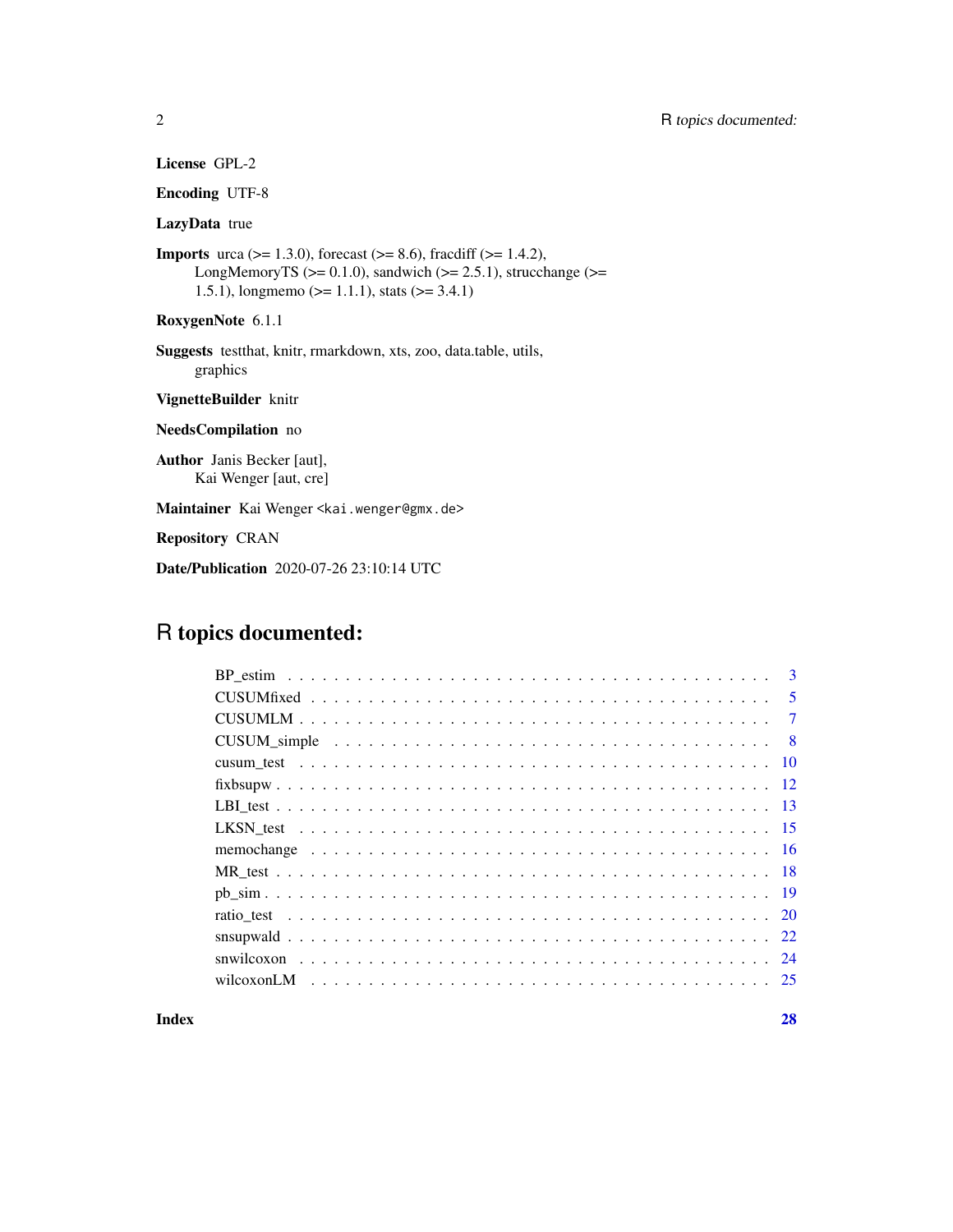<span id="page-2-1"></span><span id="page-2-0"></span>

# Description

This function estimates the location where the investigated time series exhibits a break in persistence. It requires knowledge of the direction of the break, i.e. an increase or decrease in persistence. This needs to be determined beforehand using one of the various persistence change tests provided in this package.

# Usage

```
BP_estim(x, trend = c("none", "linear"), tau = 0.2, type = c("BT",
  "LKT", "LKSN", "MR"), direction = c("01", "10"), d_estim = c("ELW","GPH"), d_bw = 0.7, m = 0, serial = c(FALSE, TRUE)
```
# Arguments

| $\mathsf{x}$         | the univariate numeric vector to be investigated. Missing values are not allowed.                                                                                                                                                                                                                                                                                                                                                                                                |
|----------------------|----------------------------------------------------------------------------------------------------------------------------------------------------------------------------------------------------------------------------------------------------------------------------------------------------------------------------------------------------------------------------------------------------------------------------------------------------------------------------------|
| trend                | whether the time series exhibits a trend, "none" implies no trend and "linear"<br>implies a linear trend.                                                                                                                                                                                                                                                                                                                                                                        |
| tau                  | the function searches in the interval $[T*tau, T*(1-tau)]$ for a break in persis-<br>tence with T being the length of the time series. It must hold that 0 < tau < 0.5,<br>default is tau=0.2 as commonly used in the literature. Note that if type="BT"<br>and T*tau<=2+ as.numeric(trend=="linear"), type="LT" and T*tau<=2+<br>as.numeric(trend=="linear") + (m>3)*(m-3), type="LKSN" and T*tau <= 10,<br>or type="MR" and $T*tau=2+(p>1)*p$ the break point cannot be found. |
| type                 | which type of break point estimator should be used, "LKSN" for the estimator<br>by Leybourne, Kim, Smith, and Newbold (2003), "BT" for the estimator by<br>Busetti and Taylor (2004), "LKT" for the estimator by Leybourne, Kim, and<br>Taylor (2006), and MR for the estimator by Martins and Rodrigues (2014). See<br>details.                                                                                                                                                 |
| direction            | direction of the change in persistence, "01" implies an increase in persistence<br>over time and "10" a decrease. See details.                                                                                                                                                                                                                                                                                                                                                   |
| $d$ <sub>estim</sub> | which estimator should be used to determine the order of integration in the<br>two regimes, "GPH" corresponds to the estimator by Geweke and Porter-Hudak<br>(1983) and "ELW" corresponds to the exact local Whittle estimator by Shimotsu<br>and Phillips (2005).                                                                                                                                                                                                               |
| $d_b$                | bandwidth used for estimating the order of integration d. Default is d_bw=0.7.<br>Note that the estimation of the memory parameter can only be performed for<br>$0 < d_b$ bw $\lt$ =1 and it is even recommended to choose 0.5 $\lt$ =d_bw $\lt$ =0.8 as other-<br>wise the estimators might be inconsistent.")                                                                                                                                                                  |
| m                    | Number of covariances used for the estimation of the long run variance when<br>considering the LKT estimator. Default is $m=0$ .                                                                                                                                                                                                                                                                                                                                                 |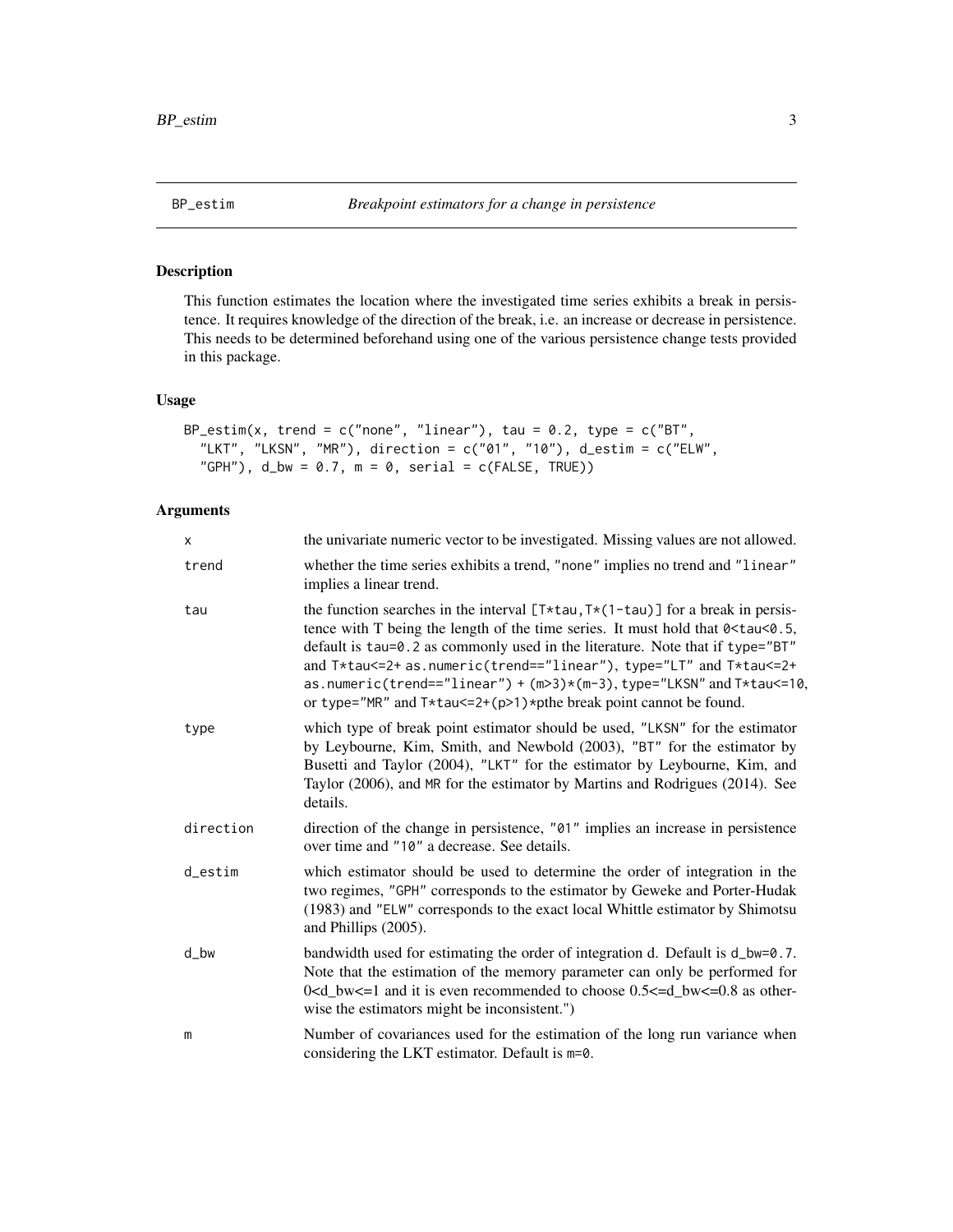<span id="page-3-0"></span>

| serial | boolean, indicating whether to account for serial correlation of the errors when |
|--------|----------------------------------------------------------------------------------|
|        | considering the MR estimator. Default is serial=FALSE implying no correction     |
|        | for serial correlation.                                                          |

# Details

The estimators BT and LKSN are only consistent for changes from  $I(0)$  to  $I(1)$  or vice versa, the LKT estimator is consistent for changes from stationary to nonstationary memory or vice versa (cf. also Sibbertsen and Kruse (2009)), and the MR estimator is consistent for changes in d in general.

#### Value

Returns a list that contains break point, estimate of the order of integration in the two regimes (the memory parameter d) and standard deviation of this estimate.

#### Author(s)

Janis Becker

# References

Leybourne, S., Kim, T., Smith, V., and Newbold, P. (2003): Tests for a change in persistence against the null of difference-stationarity. Econometrics Journal, 6, pp. 291-311.

Busetti, F. and Taylor, R. (2004): Tests of stationarity against a change in persistence. Journal of Econometrics, 123, pp. 33-66.

Leybourne, S., Kim, T., and Taylor, R. (2007): Cusum of squares-based tests for a change in persistence. Journal of Time Series Analysis, 28, pp. 408-433.

Martins, L.. and Rodrigues, P. (2014): Testing for persistence change in fractionally integrated models: An application to world inflation rates Cusum of squares-based tests for a change in persistence. Computational Statistics and Data Analysis, 76, pp. 502-522.

#### See Also

[cusum\\_test](#page-9-1), [LKSN\\_test](#page-14-1), [MR\\_test](#page-17-1), [ratio\\_test](#page-19-1).

# Examples

```
set.seed(410)
```

```
# generate dummy-data
series <- c(rnorm(200), cumsum(rnorm(200)))
```

```
# estimate the break point
BP_estim(series, trend="none", type="BT", direction="01", d_estim="ELW")
```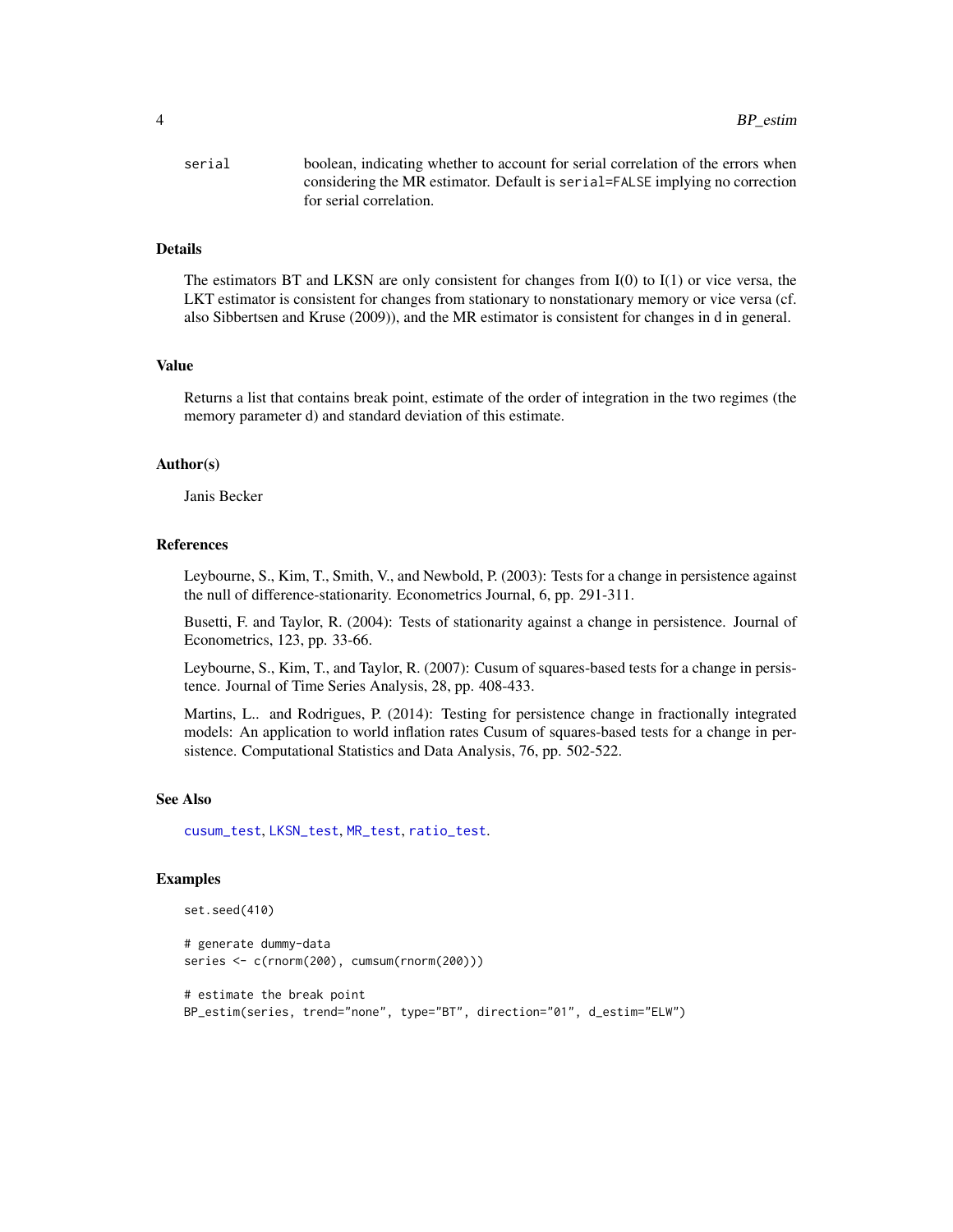<span id="page-4-1"></span><span id="page-4-0"></span>CUSUMfixed *Self-normalized CUSUM tests for structural change under long memory.*

# Description

This function performs a family of CUSUM tests for a change-in-mean that are robust under long memory. They apply non-parametric kernel-based fixed-b and fixed-m long-run variance estimators in the denominator of the test statistics. The function returns the test statistic as well as critical values.

# Usage

CUSUMfixed(x, d, procedure, bandw, tau =  $0.15$ )

# Arguments

| $\mathsf{x}$ | the univariate numeric vector to be investigated. Missing values are not allowed.                                                                                                                                                                                                                     |
|--------------|-------------------------------------------------------------------------------------------------------------------------------------------------------------------------------------------------------------------------------------------------------------------------------------------------------|
| d            | integer that specifies the long-memory parameter.                                                                                                                                                                                                                                                     |
| procedure    | string that specifies whether the CUSUM fixed-b or fixed-m type A or type B<br>tests are used. It can be chosen between "CUSUMfixedb_typeA", "CUSUMfixedb_typeB",<br>"CUSUMfixedm_typeA", and "CUSUMfixedm_typeB" (see Wenger, Leschinski<br>$(2019)$ for details).                                   |
| bandw        | integer that determines the bandwidth used for estimation of the long-run vari-<br>ance. For the fixed-b tests b=[0.05, 0.1, 0.2, 0.3, , 0.9, 1], for the fixed-<br>m tests m=[1, 2, 3, 4, 10, 25, 50, 100, 150, 200]. Recommended bandwidth by<br>Wenger, Leschinski $(2019)$ are b=0.1 and $m=10$ . |
| tau          | integer that defines the search area, which is $[tau, 1-tau]$ . Default is $tau=0.15$<br>as suggested by Andrews (1993).                                                                                                                                                                              |

# Details

Note that the critical values are generated for tau=0.15 using the Bartlett kernel for the fixed-b tests or averaging the first m periodogram ordinates (which corresponds to the Daniell kernel) for the fixed-m tests.

# Value

Returns a numeric vector containing the test statistic and the corresponding critical values of the test.

# Author(s)

Kai Wenger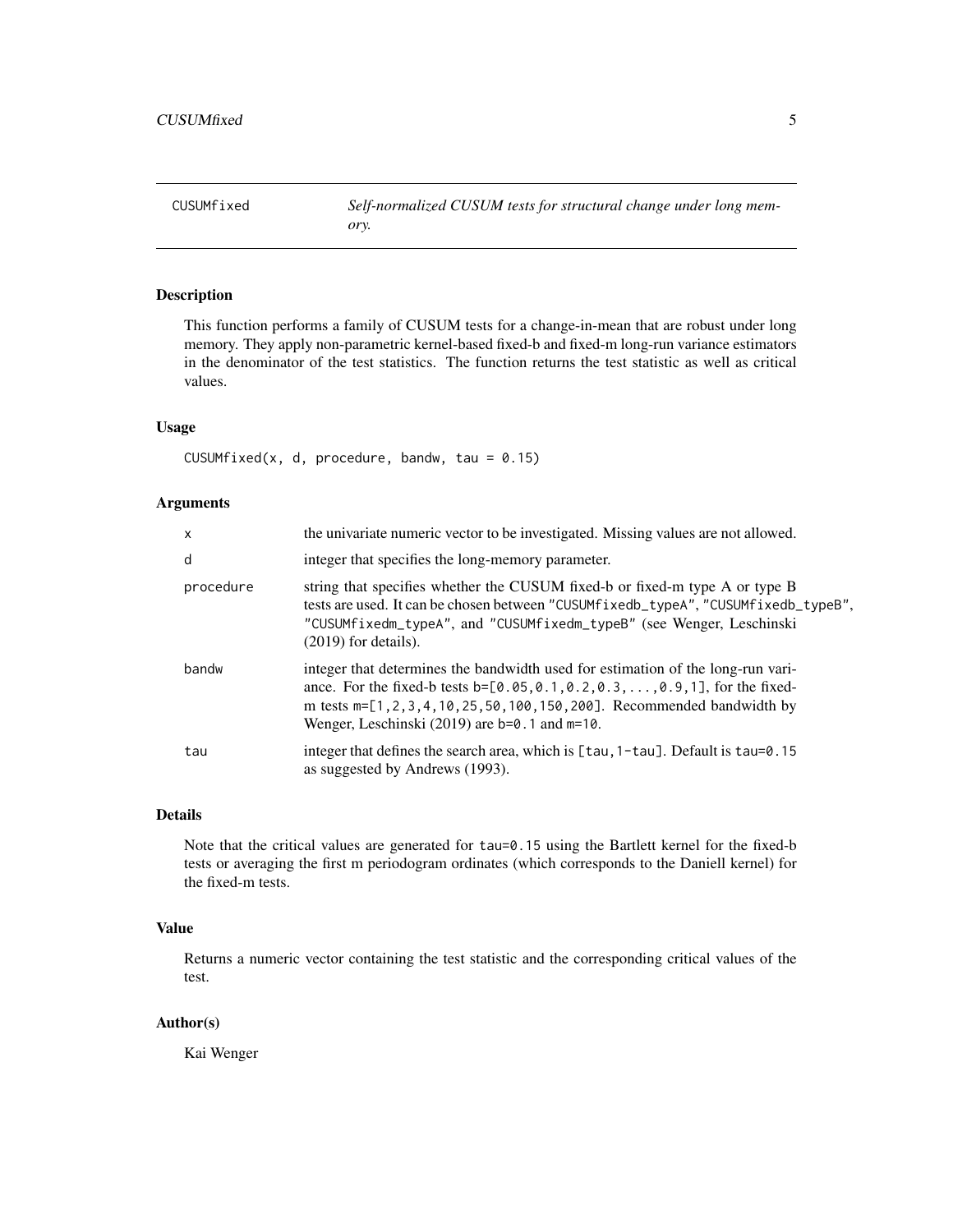# <span id="page-5-0"></span>References

Wenger, K. and Leschinski, C. (2019): Change-in-mean tests in long-memory time series: a review of recent developments. AStA Advances in Statistical Analysis, 103:2, pp. 237-256.

Hualde, J. and Iacone, F. (2017): Fixed bandwidth asymptotics for the studentized mean of fractionally integrated processes. Economics Letters, 150, pp. 39-43.

Andrews, D. W. K. (1993): Tests for Parameter Instability and Structural Change With Unknown Change Point. Econometrica, 61, pp. 821-856.

# See Also

[CUSUMLM](#page-6-1), [CUSUM\\_simple](#page-7-1), [fixbsupw](#page-11-1)

# Examples

```
# set model parameters
T <- 500
d <- 0.2
set.seed(410)
# generate a fractionally integrated (long-memory) time series
tseries <- fracdiff::fracdiff.sim(n=T, d=d)$series
# generate a fractionally integrated (long-memory) time series
# with a change in mean in the middle of the series
changep \leq c (rep(0,T/2), rep(1,T/2))
tseries2 <- tseries+changep
# estimate the long-memory parameter of both series via local
# Whittle approach. The bandwidth to estimate d is chosen
# as T^0.65, which is usual in literature
d_est <- LongMemoryTS::local.W(tseries, m=floor(1+T^0.65))$d
d_est2 <- LongMemoryTS::local.W(tseries2, m=floor(1+T^0.65))$d
# perform the different types of the test on both time series
CUSUMfixed(tseries, d=d_est, procedure="CUSUMfixedb_typeA", bandw=0.1)
CUSUMfixed(tseries, d=d_est, procedure="CUSUMfixedb_typeB", bandw=0.1)
CUSUMfixed(tseries, d=d_est, procedure="CUSUMfixedm_typeA", bandw=10)
CUSUMfixed(tseries, d=d_est, procedure="CUSUMfixedm_typeB", bandw=10)
CUSUMfixed(tseries2, d=d_est2, procedure="CUSUMfixedb_typeA", bandw=0.1)
CUSUMfixed(tseries2, d=d_est2, procedure="CUSUMfixedb_typeB", bandw=0.1)
CUSUMfixed(tseries2, d=d_est2, procedure="CUSUMfixedm_typeA", bandw=10)
CUSUMfixed(tseries2, d=d_est2, procedure="CUSUMfixedm_typeB", bandw=10)
# For the series with no change in mean all tests do not reject
# the null hypothesis of a constant mean across time at
# any reasonable significance level.
# For the series with a change in mean all tests reject the
```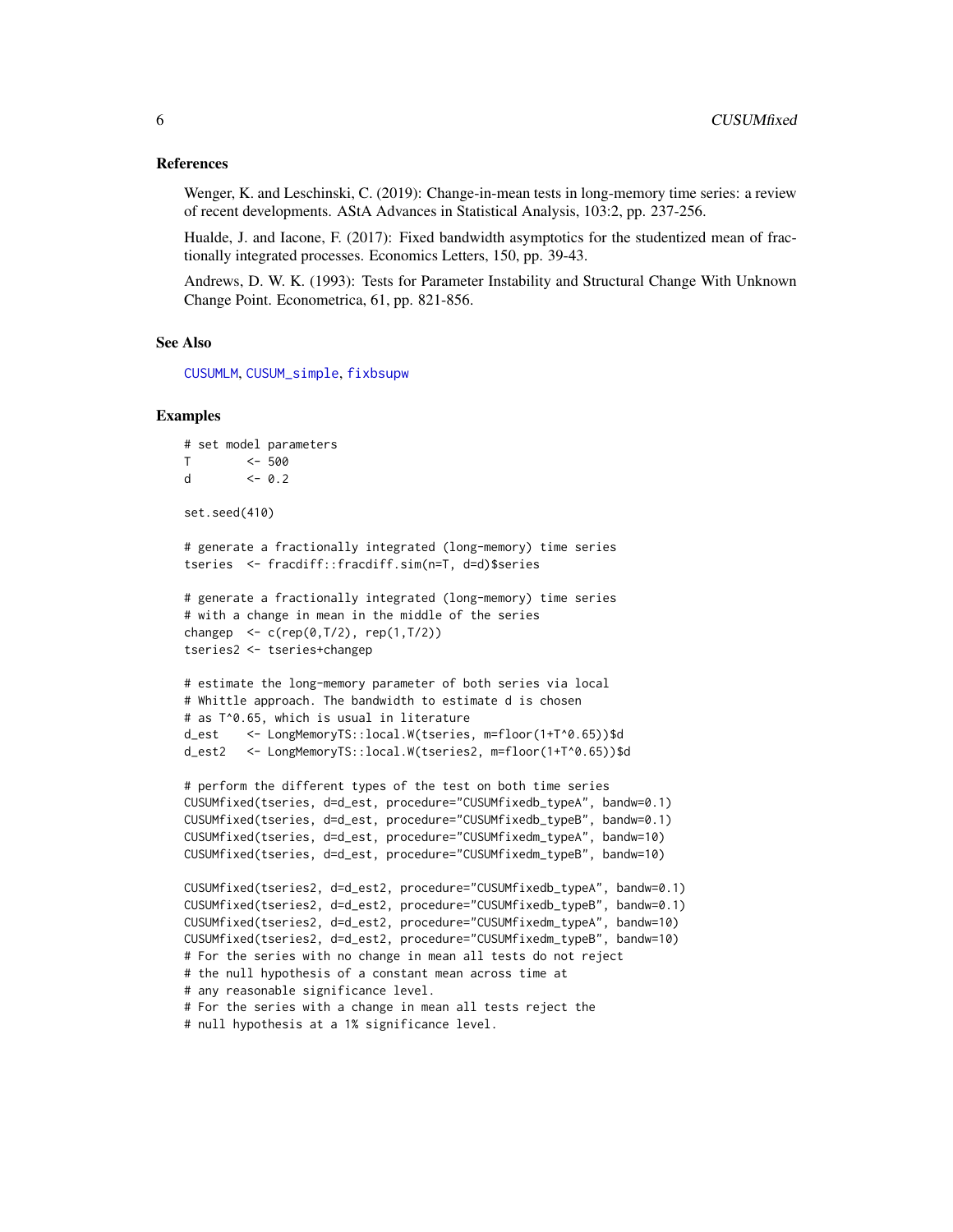<span id="page-6-1"></span><span id="page-6-0"></span>CUSUMLM *CUSUM long memory test for a single change in the mean of a longmemory time series.*

# Description

This function performs a modified CUSUM test for a change-in-mean that is robust under long memory. It replaces the standardization as well as the long-run variance estimator compared to the standard CUSUM test. The function returns the test statistic as well as critical values.

# Usage

CUSUMLM $(x, d, delta, tau = 0.15)$ 

# Arguments

| $\mathsf{x}$ | the univariate numeric vector to be investigated. Missing values are not allowed.                                                                                                                                                                                                                |
|--------------|--------------------------------------------------------------------------------------------------------------------------------------------------------------------------------------------------------------------------------------------------------------------------------------------------|
| d            | integer that specifies the long-memory parameter.                                                                                                                                                                                                                                                |
| delta        | integer that determines the bandwidth that is used to estimate the constant G that<br>approximates the short run dynamics of the time series at the origin. The same<br>bandwidth should be used that is applied to estimate d before. See Wenger,<br>Leschinski, Sibbertsen (2018) for details. |
| tau          | integer that defines the search area, which is $\lceil \tan 1 - \tan \rceil$ . Default is $\tan 9.15$<br>as suggested by Andrews (1993).                                                                                                                                                         |

# Details

Note that the critical values are generated for tau=0.15.

#### Value

Returns a numeric vector containing the test statistic and the corresponding critical values of the test.

# Author(s)

Kai Wenger

# References

Wenger, K. and Leschinski, C. and Sibbertsen, P. (2018): Change-in-mean tests in long-memory time series: a review of recent developments. AStA Advances in Statistical Analysis, 103:2, pp. 237-256.

Wang, L. (2008): Change-in-mean problem for long memory time series models with applications. Journal of Statistical Computation and Simulation, 78:7, pp. 653-668.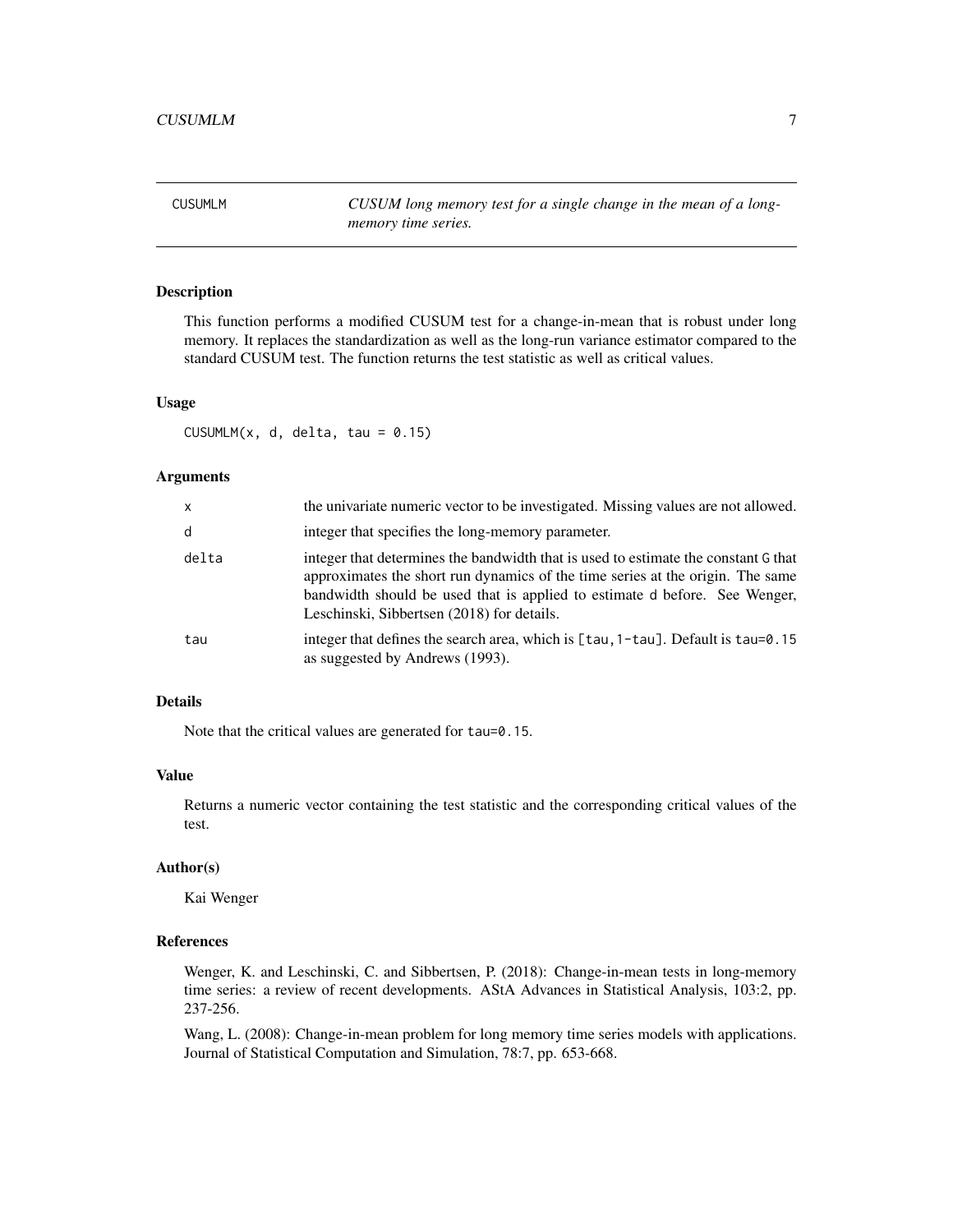<span id="page-7-0"></span>Horvath, L. and Kokoszka, P. (1997): The effect of long-range dependence on change-point estimators. Journal of Statistical Planung and Inference, 64, pp. 57-81.

Andrews, D. W. K. (1993): Tests for Parameter Instability and Structural Change With Unknown Change Point. Econometrica, 61, pp. 821-856.

#### See Also

[CUSUMfixed](#page-4-1), [CUSUM\\_simple](#page-7-1)

#### Examples

```
# set model parameters
T <- 500
d <-0.2set.seed(410)
# generate a fractionally integrated (long-memory) time series
tseries <- fracdiff::fracdiff.sim(n=T, d=d)$series
# generate a fractionally integrated (long-memory) time series
# with a change in mean in the middle of the series
changep \leq c (rep(0,T/2), rep(1,T/2))
tseries2 <- tseries+changep
# estimate the long-memory parameter of both series via local
# Whittle approach. The bandwidth to estimate d is chosen
# as T^0.65, which is usual in literature
d_est <- LongMemoryTS::local.W(tseries, m=floor(1+T^0.65))$d
d_est2 <- LongMemoryTS::local.W(tseries2, m=floor(1+T^0.65))$d
# perform the test on both time series
CUSUMLM(tseries, delta=0.65, d=d_est)
CUSUMLM(tseries2, delta=0.65, d=d_est2)
# For the series with no change in mean the test does not
# reject the null hypothesis of a constant mean across time
# at any reasonable significance level.
# For the series with a change in mean the test rejects the
# null hypothesis at a 1% significance level.
```
<span id="page-7-1"></span>CUSUM\_simple *Simple test for change-in-mean under long memory*

#### **Description**

This function performs a CUSUM test on a change-in-mean that is robust under long memory. It is based on the fractionally differenced series where the long-memory parameter is estimated by a consistent estimator. The function returns the test statistic as well as the p-value of the test.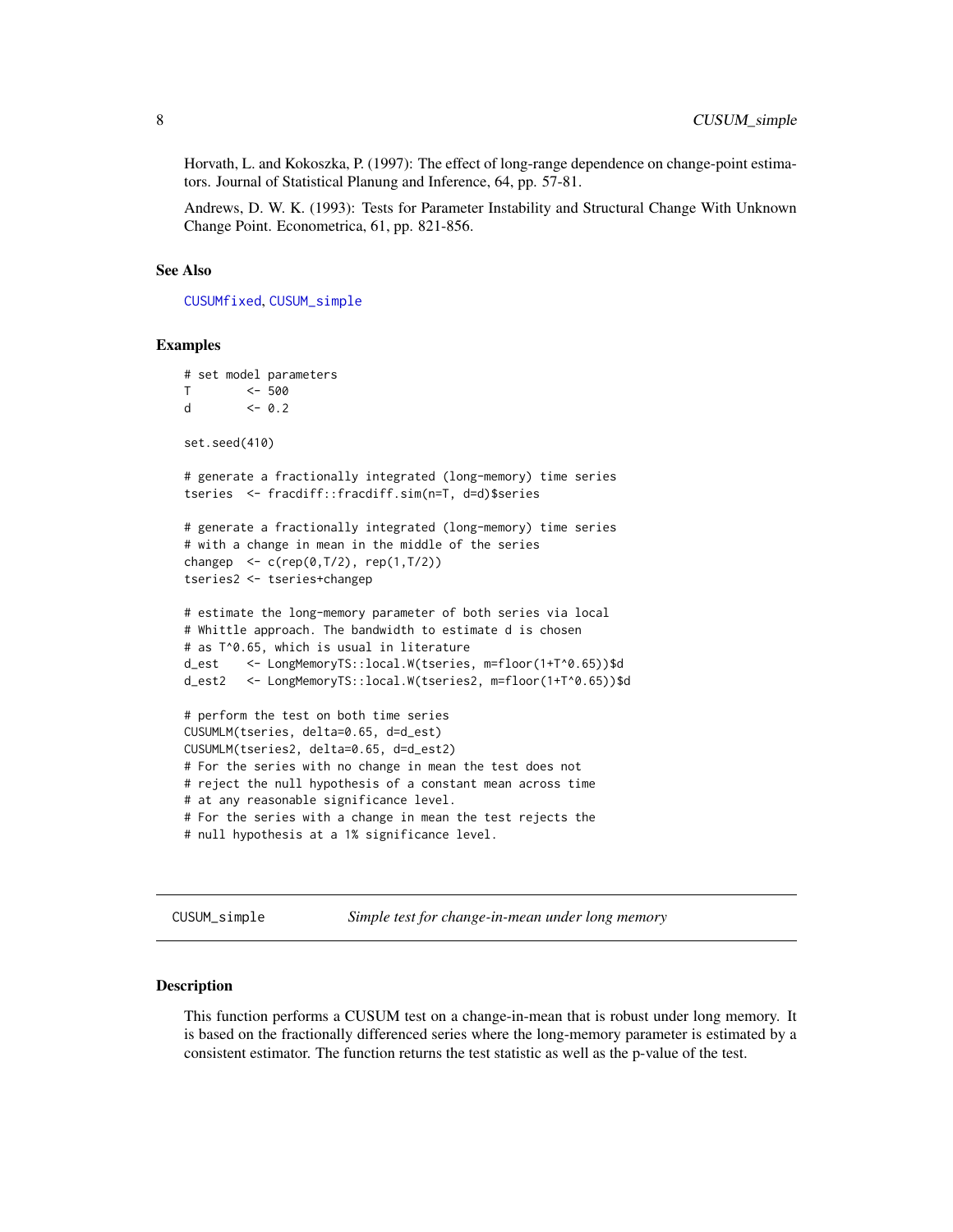# <span id="page-8-0"></span>CUSUM\_simple 9

# Usage

CUSUM\_simple(x, d)

#### Arguments

| the univariate numeric vector to be investigated. Missing values are not allowed. |
|-----------------------------------------------------------------------------------|
| integer that specifies the long-memory parameter.                                 |

# Value

Returns a numeric vector containing the test statistic and the p-value of the test.

#### Author(s)

Kai Wenger

# References

Wenger, K. and Leschinski, C. and Sibbertsen, P. (2018): A simple test on structural change in long-memory time series. Economics Letters, 136, pp. 90-94.

# See Also

[CUSUMLM](#page-6-1), [CUSUMfixed](#page-4-1)

# Examples

```
# set model parameters
T <- 500
d \leq 0.2set.seed(410)
# generate a fractionally integrated (long-memory) time series without a change in mean
tseries <- fracdiff::fracdiff.sim(n=T, d=d)$series
# generate a fractionally integrated (long-memory) time series
# with a change in mean in the middle of the series
changep \leq c (rep(0, T/2), rep(1, T/2))
tseries2 <- tseries+changep
# estimate the long-memory parameter of both series via local
# Whittle approach. The bandwidth to estimate d is chosen
# as T^0.65, which is usual in literature
d_est <- LongMemoryTS::local.W(tseries, m=floor(1+T^0.65))$d
d_est2 <- LongMemoryTS::local.W(tseries2, m=floor(1+T^0.65))$d
# perform the test on both time series
CUSUM_simple(tseries, d_est)
CUSUM_simple(tseries2, d_est2)
# For the series with no change in mean the test does not
```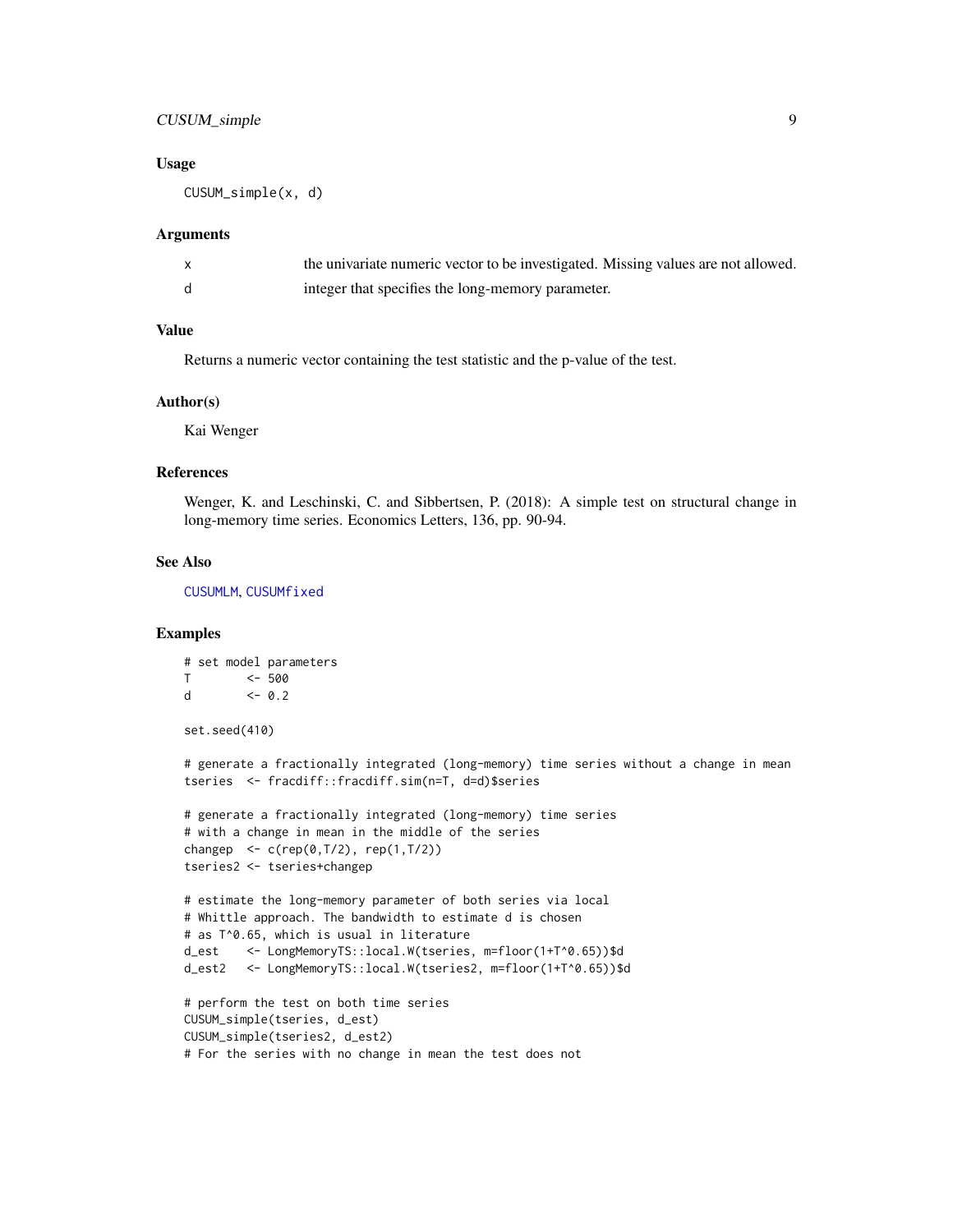<span id="page-9-0"></span>10 cusum\_test

```
# reject the null hypothesis of a constant mean across time
# at any reasonable significance level.
# For the series with a change in mean the test rejects the
# null hypothesis at a 5% significance level.
```
<span id="page-9-1"></span>cusum\_test *Cusum-type test against a change in persistence*

# Description

This function performs a cusum-type test for a change in persistence as suggested by Leybourne, Taylor, and Kim (2006) and extended by Sibbertsen and Kruse (2009). Under the null hypothesis the time series is nonstationary throughout and under the alternative a change from nonstationary to stationary or vice versa has occured.

#### Usage

```
cusum_test(x, trend = c("none", "linear"), tau = 0.2, type = <math>c("LKT",</math>"SK"), m = 0, simu = 0, M = 10000)
```
# Arguments

| X     | the univariate numeric vector to be investigated. Missing values are not allowed.                                                                                                                                                                                                                                                                              |
|-------|----------------------------------------------------------------------------------------------------------------------------------------------------------------------------------------------------------------------------------------------------------------------------------------------------------------------------------------------------------------|
| trend | whether the time series exhibits a trend, "none" implies no trend and "linear"<br>implies a linear trend.                                                                                                                                                                                                                                                      |
| tau   | the function tests in the interval $[T*tau, T*(1-tau)]$ for a break in persistence<br>with T being the length of the time series. It must hold that $0 \leq t$ au $\leq 0.5$ , default is<br>tau=0.2 as commonly used in the literature. Note that if $T*$ tau $\leq$ 1+as.numeric(trend=="linear")<br>$+(m>3)*(m-3)$ the test statistic cannot be calculated. |
| type  | which type of cusum test should be performed, "LKT" for the cusum test by<br>Leybourne, Taylor, and Kim (2006) and "SK" for the extension by Sibbertsen<br>and Kruse (2009). See details.                                                                                                                                                                      |
| m     | Number of covariances used for the estimation of the long run variance. Default<br>is $m=0$ .                                                                                                                                                                                                                                                                  |
| simu  | whether critical values should be simulated or interpolated, simu=1 means sim-<br>ulation, simu=0 means interpolation based on critical values for tau=0.2. See<br>details. Default is simu=0.                                                                                                                                                                 |
| M     | number of replications in case critical values should be simulated. Default is<br>M=10000.                                                                                                                                                                                                                                                                     |

# Details

Leybourne, Taylor, and Kim (2006) introduced a cusum-type test that is able to identify when time series exhibit changes in persistence. Under the null hypothesis, the series is throughout I(1), i.e. nonstationary. Under the alternative the series exhibits a break either from I(0) to I(1) or vice versa. Sibbertsen and Kruse (2009) extended the test such that under the null hypothesis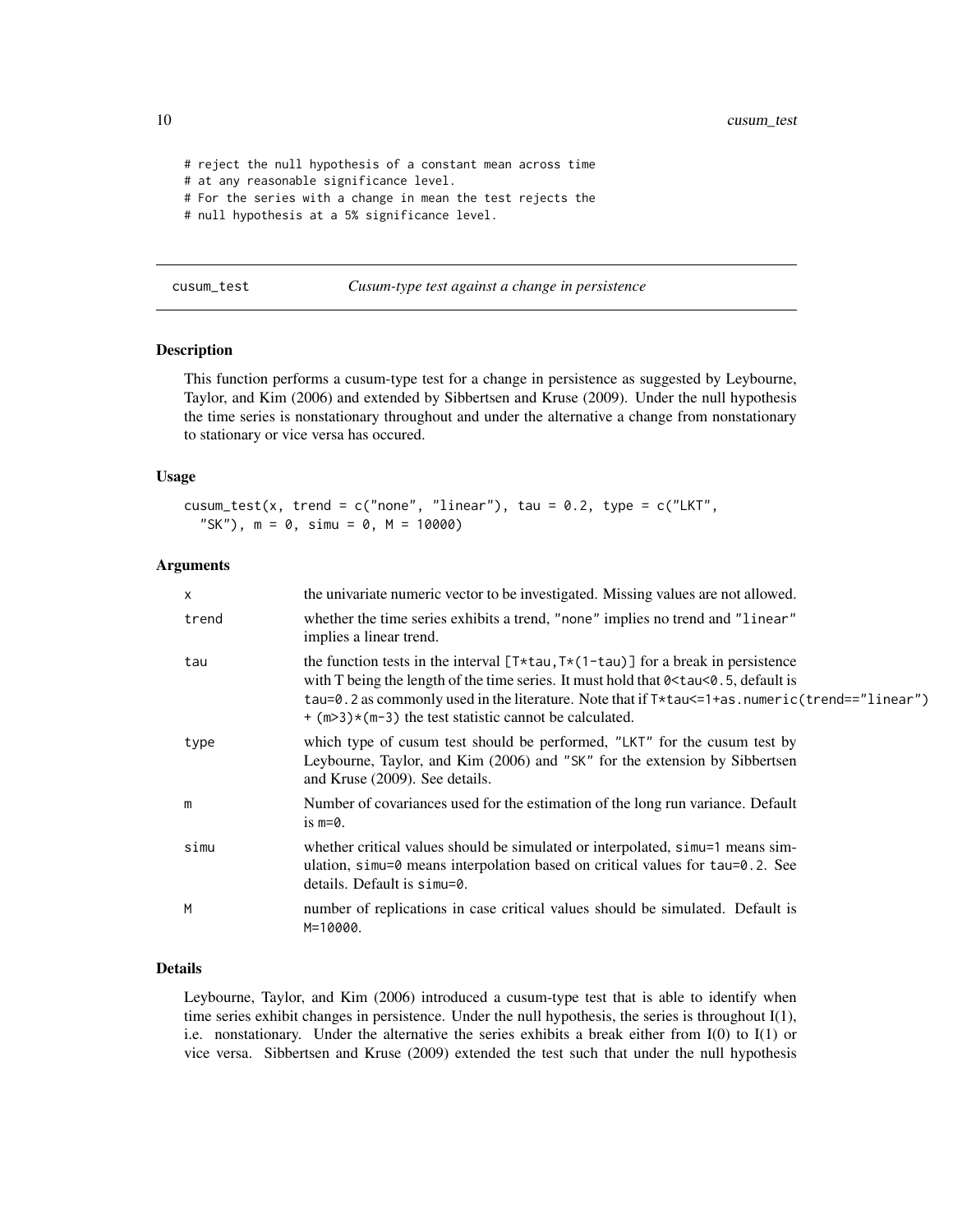#### cusum\_test 11

the time series is I(d) throughout, with  $d>1/2$  and under the alternative a change from I(d1) to I(d2), where  $d1 < 1/2$  and  $1/2 < d2 < 3/2$ , or vice versa has occured. While the test statistic remains the same, the critical values of the extended test change as they depend on the order of integration. Furthermore, the procedure by SK integrates the series if d is estimated to be smaller than 1/2. This allows to overcome the problem of the approach by LKT which is that is has a degenerated limiting distribution when the series is stationary. To determine the order of integration (the memory parameter d) the semiparametric estimator by Geweke and Porter-Hudak (1983) is used.

The critical values of the tests vary with sample size and d. If  $sim=0$ , the critical values provided are based on linear interpolation of the critical values simulated by Leybourne, Taylor, and Kim (2006) respectively the response curves by Sibbertsen and Kruse (2009). These are, however, only valid for tau=0.2 and  $m=0$ . In case that non-default values are chosen for tau or m, it is recommended to set simu=1 which means that critical values are simulated based on the given data using M replications. Caution, for a time series of length  $T=100$  and  $M=10,000$  replications this takes approximately thirty minutes with increasing duration for higher T or M. It should be noted, however, that M smaller than 10,000 make the results unreliable.

# Value

Returns a matrix that consists of test statistic and critical values for testing against a change from nonstationary to stationary, stationary to nonstationary, and against a change in an unknown direction.

# Author(s)

Janis Becker

#### References

Leybourne, S., Kim, T., and Taylor, R. (2007): Cusum of squares-based tests for a change in persistence. Journal of Time Series Analysis, 28, pp. 408-433.

Sibbertsen, P. and Kruse, R. (2009): Testing for a break in persistence under long-range dependencies. Journal of Time Series Analysis, 30, pp. 263-285.

#### Examples

```
set.seed(410)
# generate dummy-data
series <- c(rnorm(200), cumsum(rnorm(200)))
# test for a break in persistence
```
cusum\_test(series, trend="none", type="SK")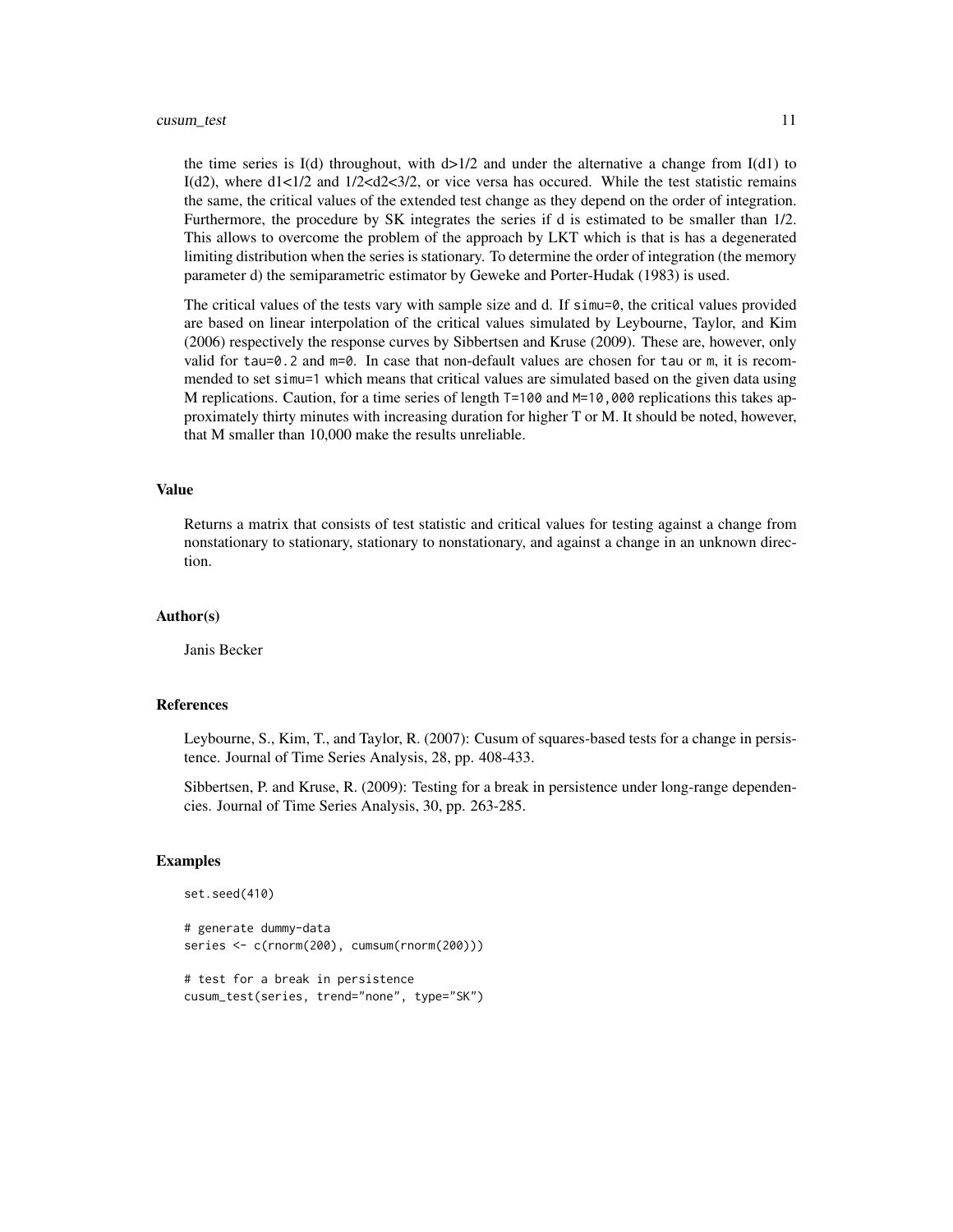<span id="page-11-1"></span><span id="page-11-0"></span>fixbsupw *Fixed-b sup Wald test for a single change in the mean of a longmemory time series.*

# Description

This function performs a sup-Wald test on a change-in-mean, which is standardized by a nonparametric kernel-based long-run variance estimator. Therefore, the test is robust under longmemory. The function returns the test statistic as well as critical values.

# Usage

fixbsupw(x, d, bandw =  $0.1$ , tau =  $0.15$ )

# Arguments

| $\mathsf{x}$ | the univariate numeric vector to be investigated. Missing values are not allowed.                                                                                                                                                            |
|--------------|----------------------------------------------------------------------------------------------------------------------------------------------------------------------------------------------------------------------------------------------|
| d            | integer that specifies the long-memory parameter.                                                                                                                                                                                            |
| bandw        | integer that determines the bandwidth parameter for the long-run variance es-<br>timator. It can take values in the range bandw= $[0.05, 0.1, 0.2]$ . Default is<br>bandw=0.1, which is suggested by Iacone, Leybourne and Taylor $(2014)$ . |
| tau          | integer that defines the search area, which is $\lceil \tan 1 - \tan \rceil$ . Default is $\tan 9.15$<br>as suggested by Andrews (1993).                                                                                                     |

# Details

Note that the critical values are generated for tau=0.15 using the Bartlett kernel.

# Value

Returns a numeric vector containing the test statistic and the corresponding critical values of the test.

# Author(s)

Kai Wenger

#### References

Iacone, F. and Leybourne, S. J. and Taylor, R. A. M. (2014): A fixed-b Test for a Break in Level at an unknown Time under Fractional Integration. Journal of Time Series Analysis, 35, pp. 40-54.

Andrews, D. W. K. (1993): Tests for Parameter Instability and Structural Change With Unknown Change Point. Econometrica, 61, pp. 821-856.

# See Also

[CUSUMfixed](#page-4-1), [snsupwald](#page-21-1)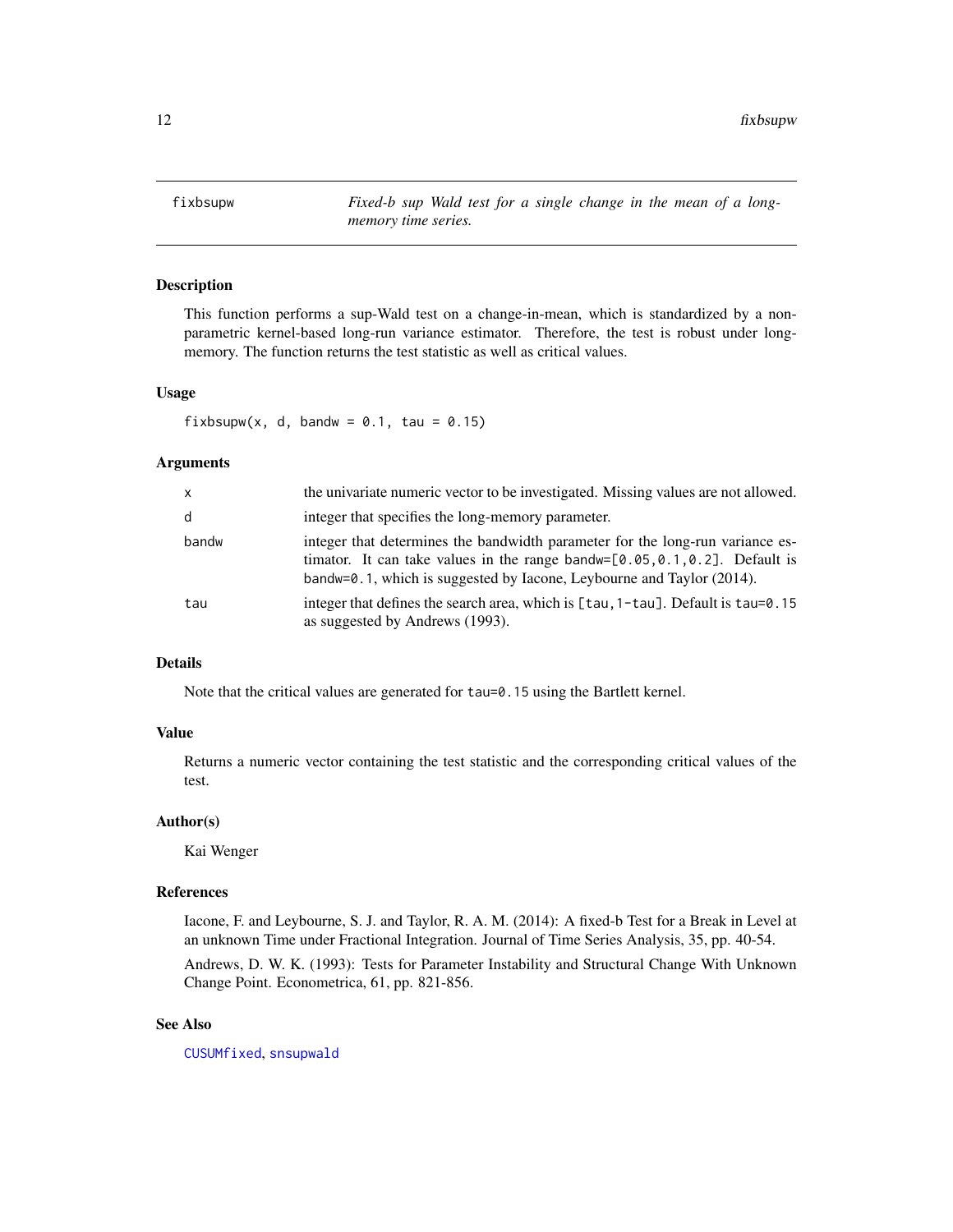#### <span id="page-12-0"></span>LBI\_test 13

# Examples

```
# set model parameters
T <- 500
d <- 0.2
set.seed(410)
# generate a fractionally integrated (long-memory) time series
tseries <- fracdiff::fracdiff.sim(n=T, d=d)$series
# generate a fractionally integrated (long-memory) time series
# with a change in mean in the middle of the series
changep <- c(rep(0,T/2), rep(1,T/2))
tseries2 <- tseries+changep
# estimate the long-memory parameter of both series via local
# Whittle approach. The bandwidth to estimate d is chosen
# as T^0.65, which is usual in literature
d_est <- LongMemoryTS::local.W(tseries, m=floor(1+T^0.65))$d
d_est2 <- LongMemoryTS::local.W(tseries2, m=floor(1+T^0.65))$d
# perform the test on both time series
fixbsupw(tseries, d=d_est)
fixbsupw(tseries2, d=d_est2)
# For the series with no change in mean the test does not reject
# the null hypothesis of a constant mean across time at any
# reasonable significance level.
# For the series with a change in mean the test rejects the
# null hypothesis at a 1% significance level.
```
<span id="page-12-1"></span>LBI\_test *Locally best invariant test against a change in persistence*

# Description

This function performs the locally best invariant test against a change in persistence as suggested by Busetti and Taylor (2004). Under the null hypothesis the time series is I(0) throughout and under the alternative a change from either  $I(1)$  to  $I(0)$  or  $I(0)$  to  $I(1)$  has occured.

#### Usage

```
LBI_test(x, trend = c("none", "linear"), tau = 0.2,statistic = c("mean", "max", "exp"), simu = 0, M = 10000)
```
# Arguments

| X     | the univariate numeric vector to be investigated. Missing values are not allowed. |
|-------|-----------------------------------------------------------------------------------|
| trend | whether the time series exhibits a trend, "none" implies no trend and "linear"    |
|       | implies a linear trend.                                                           |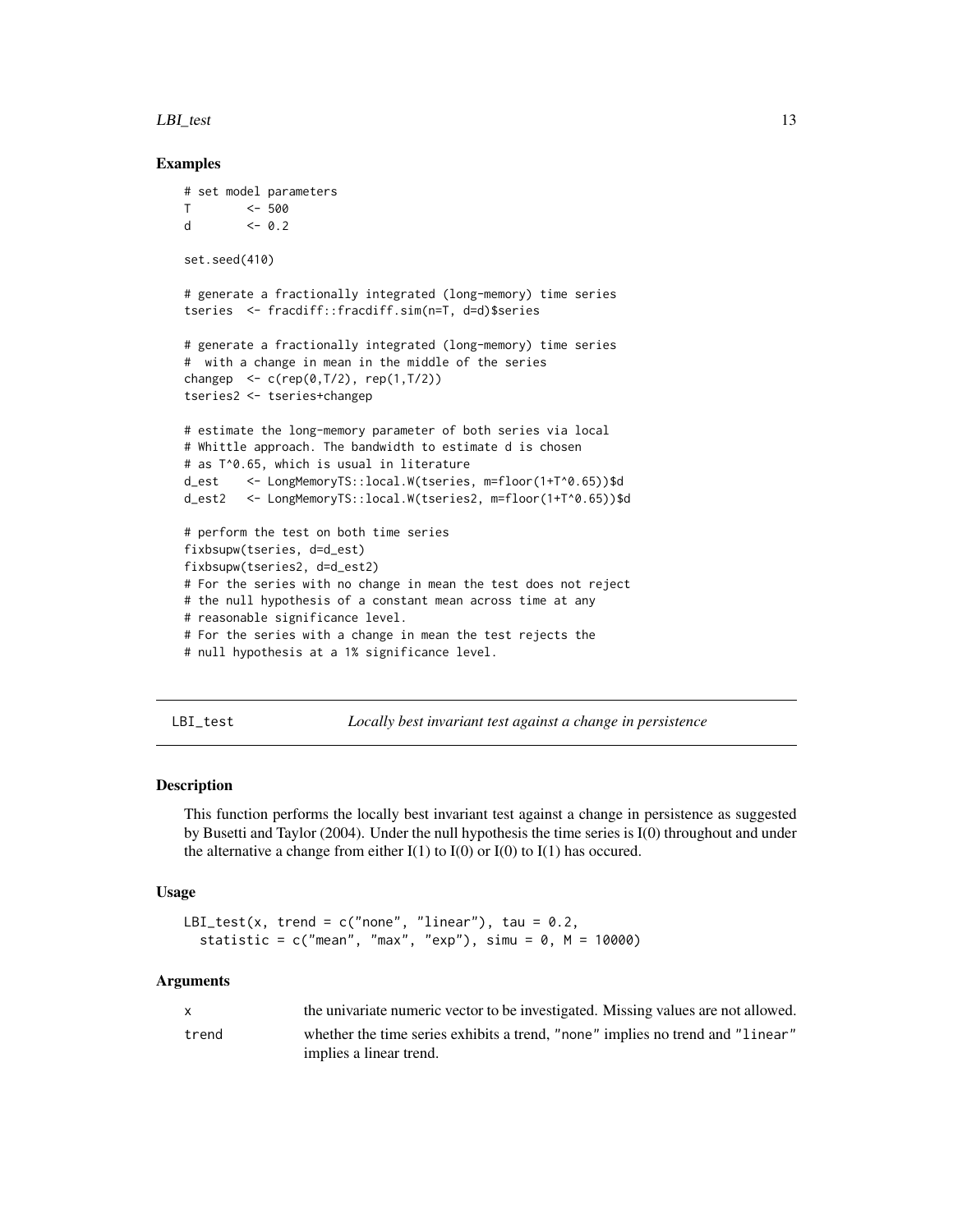<span id="page-13-0"></span>

| tau       | the function tests in the interval $[T*tau, T*(1-tau)]$ for a break in persistence<br>with T being the length of the time series. It must hold that $0 \leq t$ au $0.5$ , default is                                     |
|-----------|--------------------------------------------------------------------------------------------------------------------------------------------------------------------------------------------------------------------------|
|           | tau=0.2 as commonly used in the literature. Note that if T*tau <= 1+as.numeric(trend=="linear")<br>the test statistic cannot be calculated.                                                                              |
| statistic | which type of test statistic should be used, "mean" corresponds to Hansen's<br>(1991) mean score, "max" to Andrews' (1993) maximum statistic, and "exp" to<br>Andrews and Ploberger's (1994) mean-exponential statistic. |
| simu      | whether critical values should be simulated or interpolated, simu-1 means sim-<br>ulation, $sim=0$ means interpolation. See details. Default is $sim=0$ .                                                                |
| M         | number of replications in case critical values should be simulated. Default is<br>M=10000.                                                                                                                               |

#### Details

The critical values of the tests vary with the sample size. If simu=0, the critical values provided are based on linear interpolation of the critical values simulated by Busetti and Taylor (2004). These are, however, only valid for tau=0.2. In case that another value is chosen for tau, it is recommended to set simu=1 which means that critical values are simulated based on the given data using M replications. For a time series of length T=100 and M=10,000 replications this takes approximately five minutes with increasing duration for higher T or M. It should be noted, however, that M smaller than 10,000 make the results unreliable.

# Value

Returns a matrix that consists of test statistic and critical values (corresponding to alpha=0.1,0.05,0.01) for testing against a change from I(1) to I(0), I(0) to I(1), and against a change in an unknown direction.

# Author(s)

Janis Becker

# References

Busetti, F. and Taylor, R. (2004): Tests of stationarity against a change in persistence. Journal of Econometrics, 123, pp. 33-66.

# See Also

[cusum\\_test](#page-9-1), [LKSN\\_test](#page-14-1), [MR\\_test](#page-17-1), [ratio\\_test](#page-19-1).

# Examples

```
set.seed(410)
```
# generate dummy-data series <- c(rnorm(100), cumsum(rnorm(100)))

# test for a break in persistence LBI\_test(series, trend="none", statistic="mean")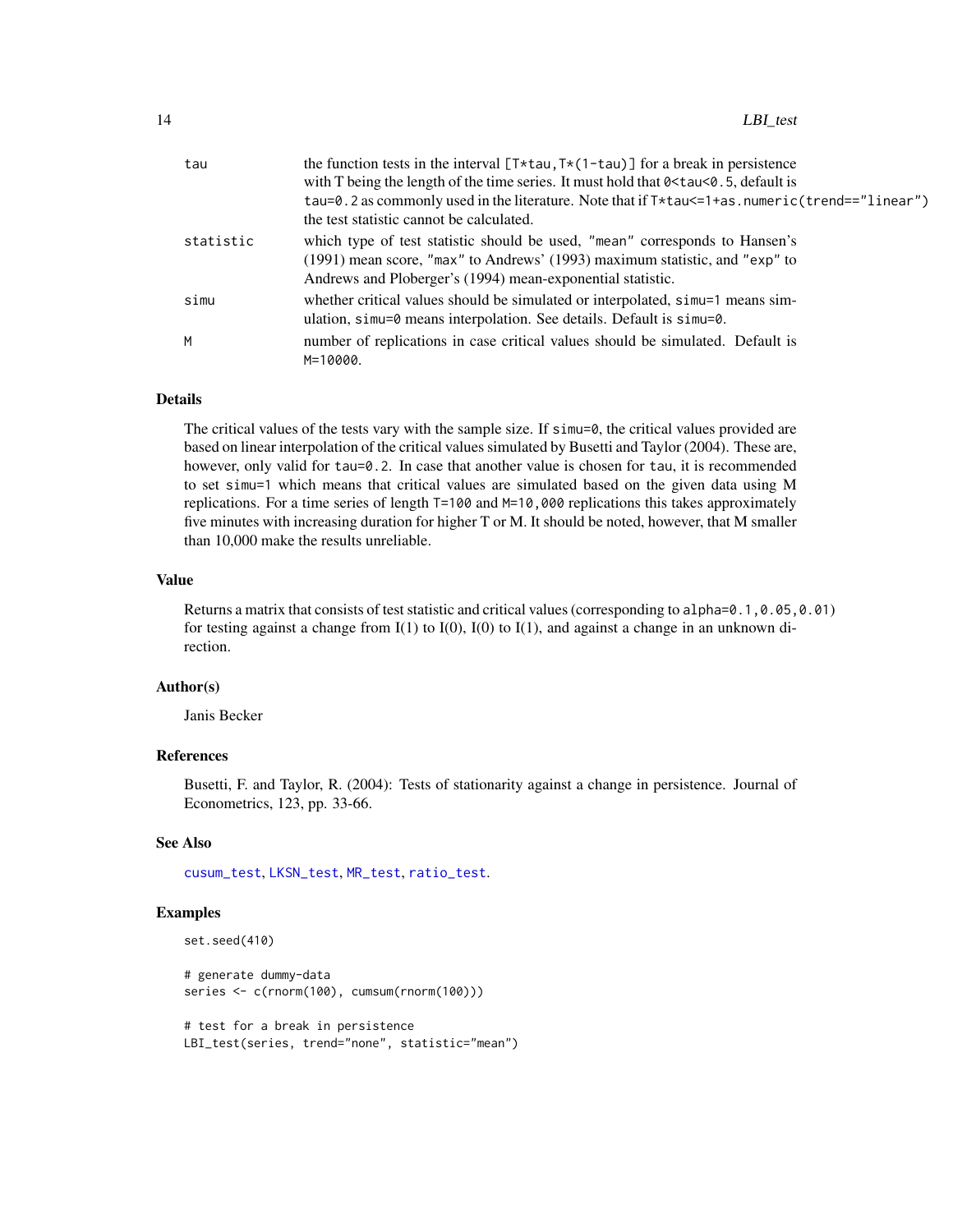<span id="page-14-1"></span><span id="page-14-0"></span>

# **Description**

This function performs the DF-type test against a change in persistence as suggested by Leybourne, Kim, Smith, and Newbold (2003). Under the null hypothesis the time series is I(1) throughout and under the alternative a change from either  $I(1)$  to  $I(0)$  or  $I(0)$  to  $I(1)$  has occured.

#### Usage

```
LKSN_test(x, trend = c("none", "linear"), tau = 0.2, lmax = 0,
  sim = 0, M = 10000)
```
#### Arguments

| $\mathsf{x}$ | the univariate numeric vector to be investigated. Missing values are not allowed.                                                                                                                                                                                                                                                       |
|--------------|-----------------------------------------------------------------------------------------------------------------------------------------------------------------------------------------------------------------------------------------------------------------------------------------------------------------------------------------|
| trend        | whether the time series exhibits a trend, "none" implies no trend and "linear"<br>implies a linear trend.                                                                                                                                                                                                                               |
| tau          | the function tests in the interval $[T \star tau, T \star (1-tau)]$ for a break in persistence<br>with T being the length of the time series. It must hold that 0 <tau<0.5, default<br="">is tau=0.2 as commonly used in the literature. Note that if <math>T*</math>tau &lt;11 the test<br/>statistic cannot be calculated.</tau<0.5,> |
| lmax         | Maximum number of lagged differences to be included in the test regression.<br>Default is 1max=0. Note that small sample critical values might differ for 1max>0<br>so that simulation is recommended in this case.                                                                                                                     |
| simu         | whether critical values should be simulated or interpolated, simu=1 means sim-<br>ulation, $sim=0$ means interpolation. See details. Default is $sim=0$ .                                                                                                                                                                               |
| M            | number of replications in case critical values are simulated. Default is M=10000.                                                                                                                                                                                                                                                       |

# Details

The critical values of the tests vary with the sample size. If  $sim=0$ , the critical values provided are based on linear interpolation of the critical values simulated by Leybourne, Kim, Smith, and Newbold (2003). These are, however, only valid for tau=0.2 and lmax=0. In case that non-default values are chosen for tau or lmax, it is recommended to set simu=1 which means that critical values are simulated based on the given data using M replications. Caution, for a time series of length T=100 and M=10,000 replications this takes approximately thirty minutes with increasing duration for higher T or M. It should be noted, however, that M smaller than 10,000 make the results unreliable.

# Value

Returns a matrix that consists of test statistic and critical values (corresponding to alpha=0.1,0.05) for testing against a change from  $I(1)$  to  $I(0)$ ,  $I(0)$  to  $I(1)$ , and against a change in an unknown direction.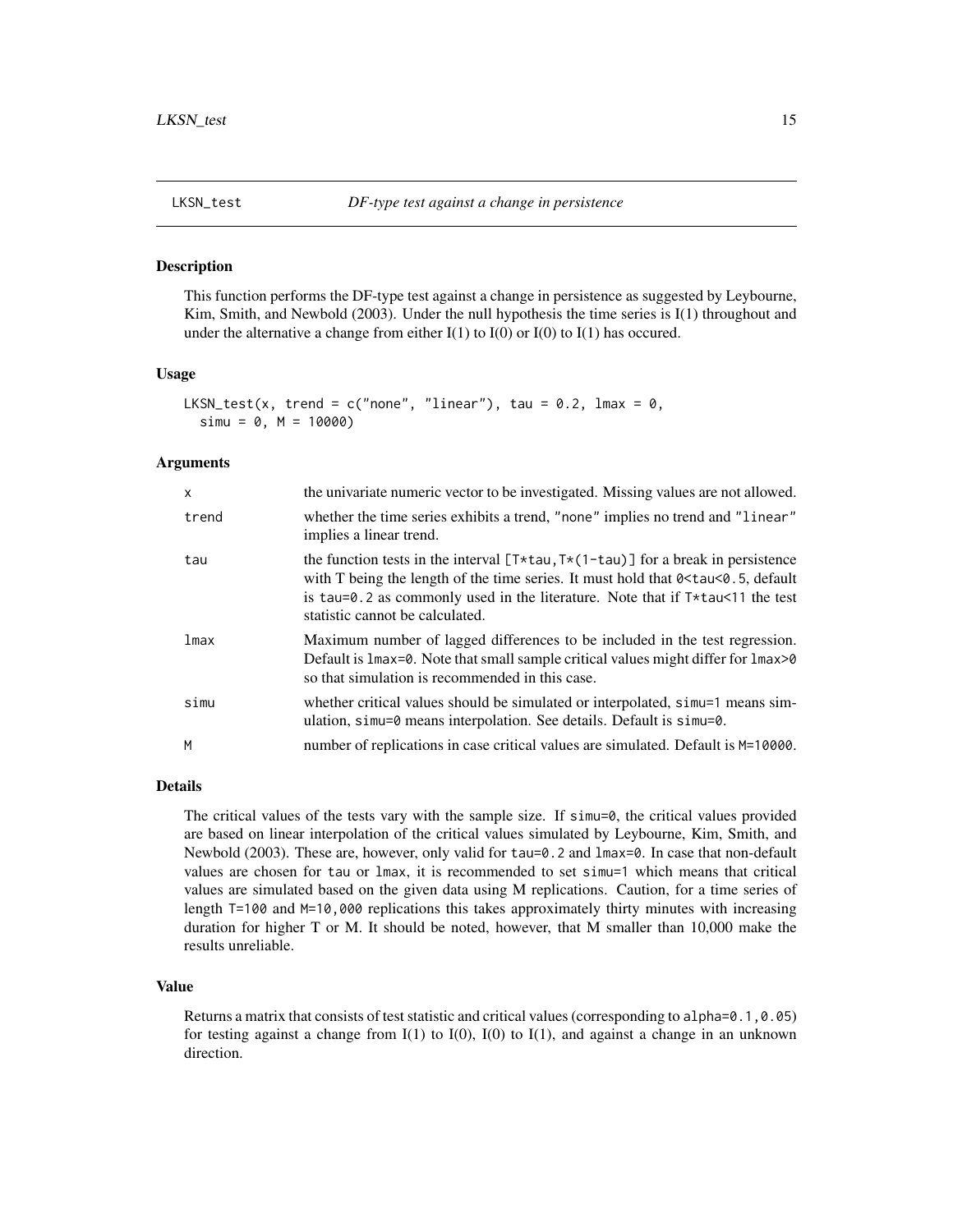#### <span id="page-15-0"></span>Author(s)

Janis Becker

#### References

Leybourne, S., Kim, T., Smith, V., and Newbold, P. (2003): Tests for a change in persistence against the null of difference-stationarity. Econometrics Journal, 6, pp. 291-311.

# See Also

[cusum\\_test](#page-9-1), [LBI\\_test](#page-12-1), [MR\\_test](#page-17-1), [ratio\\_test](#page-19-1).

# Examples

set.seed(410)

```
# generate dummy-data
series <- c(rnorm(200), cumsum(rnorm(200)))
```
# test for a break in persistence LKSN\_test(series, trend="none")

memochange *memochange: Testing for Structural Breaks under Long Memory and Testing for Changes in Persistence*

# Description

Test procedures and break point estimators for persistent processes that exhibit structural breaks in mean or in persistence.

On the one hand, the package contains the most popular approaches for testing whether a time series exhibits a break in persistence from I(0) to I(1) or vice versa, such as those of Busetti and Taylor (2004) and Leybourne, Kim, and Taylor (2007). The approach by Martins and Rodrigues  $(2014)$ , which allows to detect changes from  $I(d1)$  to  $I(d2)$  with d1 and d2 being non-integers, is included as well.

In case the tests reject the null of constant persistence, various breakpoint estimators are available to detect the point of the break as well as the order of integration in the two regimes.

On the other hand, the package contains the most popular approaches to test for a change in mean in a long-memory time series, which were recently reviewed by Wenger, Leschinski, and Sibbertsen (2018). These include memory robust versions of the CUSUM, sup-Wald, and Wilcoxon type tests. The tests either utilize consistent estimates of the long-run variance or a self normalization approach in their test statistics.

#### Details

For details see the readme and vignettes in the corresponding GitHub repository (https://github.com/KaiWenger/memochange).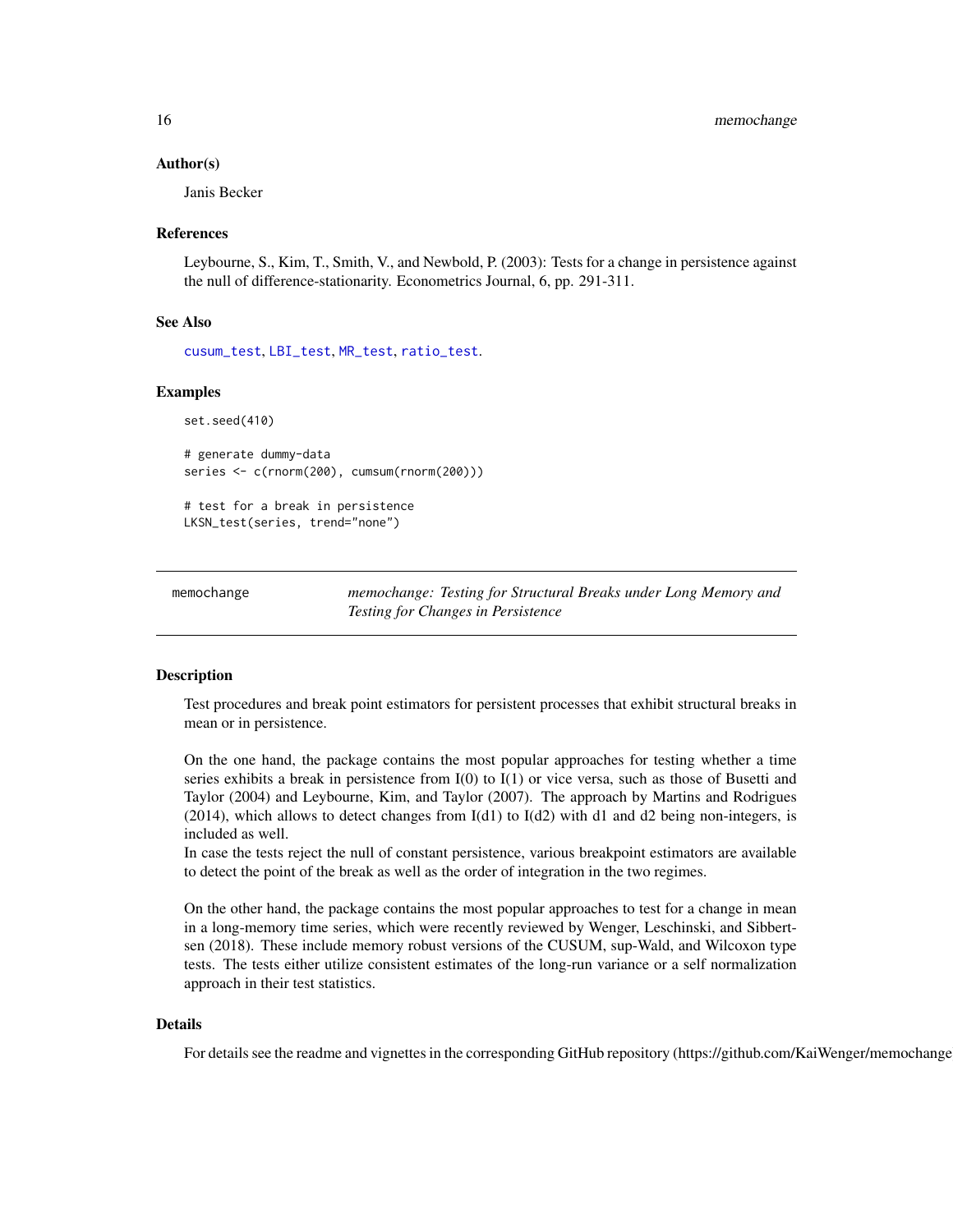# memochange 17

# Author(s)

Kai Wenger <Kai.Wenger@gmx.de>, Janis Becker

# References

Andrews, D. W. K. (1993): Tests for Parameter Instability and Structural Change With Unknown Change Point. Econometrica, 61, pp. 821-856.

Betken, A. (2016): Testing for change-points in long-range dependent time series by means of a self-normalized wilcoxon test. Journal of Time Series Analysis, 37, pp. 785-908.

Busetti, F. and Taylor, R. (2004): Tests of stationarity against a change in persistence. Journal of Econometrics, 123, pp. 33-66.

Dehling, H. and Rooch, A. and Taqqu, M. S. (2012): Non-Parametric Change-Point Tests for Long-Range Dependent Data. Scandinavian Journal of Statistics, 40, pp. 153-173.

Harvey, D., Leybourne, S. and Taylor, R. (2006): Modified tests for a change in persistence. Journal of Econometrics, 134, pp. 441-469.

Horvath, L. and Kokoszka, P. (1997): The effect of long-range dependence on change-point estimators. Journal of Statistical Planung and Inference, 64, pp. 57-81.

Hualde, J. and Iacone, F. (2017): Fixed bandwidth asymptotics for the studentized mean of fractionally integrated processes. Economics Letters, 150, pp. 39-43.

Iacone, F. and Leybourne, S. J. and Taylor, R. A. M. (2014): A fixed-b Test for a Break in Level at an unknown Time under Fractional Integration. Journal of Time Series Analysis, 35, pp. 40-54.

Leybourne, S., Kim, T., Smith, V., and Newbold, P. (2003): Tests for a change in persistence against the null of difference-stationarity. Econometrics Journal, 6, pp. 291-311.

Leybourne, S. and Taylor, R. (2004): On tests for changes in persistence. Economics letters, 84, pp. 107-115.

Leybourne, S., Kim, T., and Taylor, R. (2007): Cusum of squares-based tests for a change in persistence. Journal of Time Series Analysis, 28, pp. 408-433.

Martins, L.. and Rodrigues, P. (2014): Testing for persistence change in fractionally integrated models: An application to world inflation rates Cusum of squares-based tests for a change in persistence. Computational Statistics and Data Analysis, 76, pp. 502-522.

Shao, X. (2011): A simple test of changes in mean in the possible presence of long-range dependence. Journal of Time Series Analysis, 32, pp. 598-606.

Sibbertsen, P. and Kruse, R. (2009): Testing for a break in persistence under long-range dependencies. Journal of Time Series Analysis, 30, pp. 263-285.

Wang, L. (2008): Change-in-mean problem for long memory time series models with applications. Journal of Statistical Computation and Simulation, 78:7, pp. 653-668.

Wenger, K. and Leschinski, C. and Sibbertsen, P. (2018): Change-in-mean tests in long-memory time series: a review of recent developments. AStA Advances in Statistical Analysis, 103:2, pp. 237-256.

Wenger, K. and Leschinski, C. and Sibbertsen, P. (2018): A simple test on structural change in long-memory time series. Economics Letters, 136, pp. 90-94.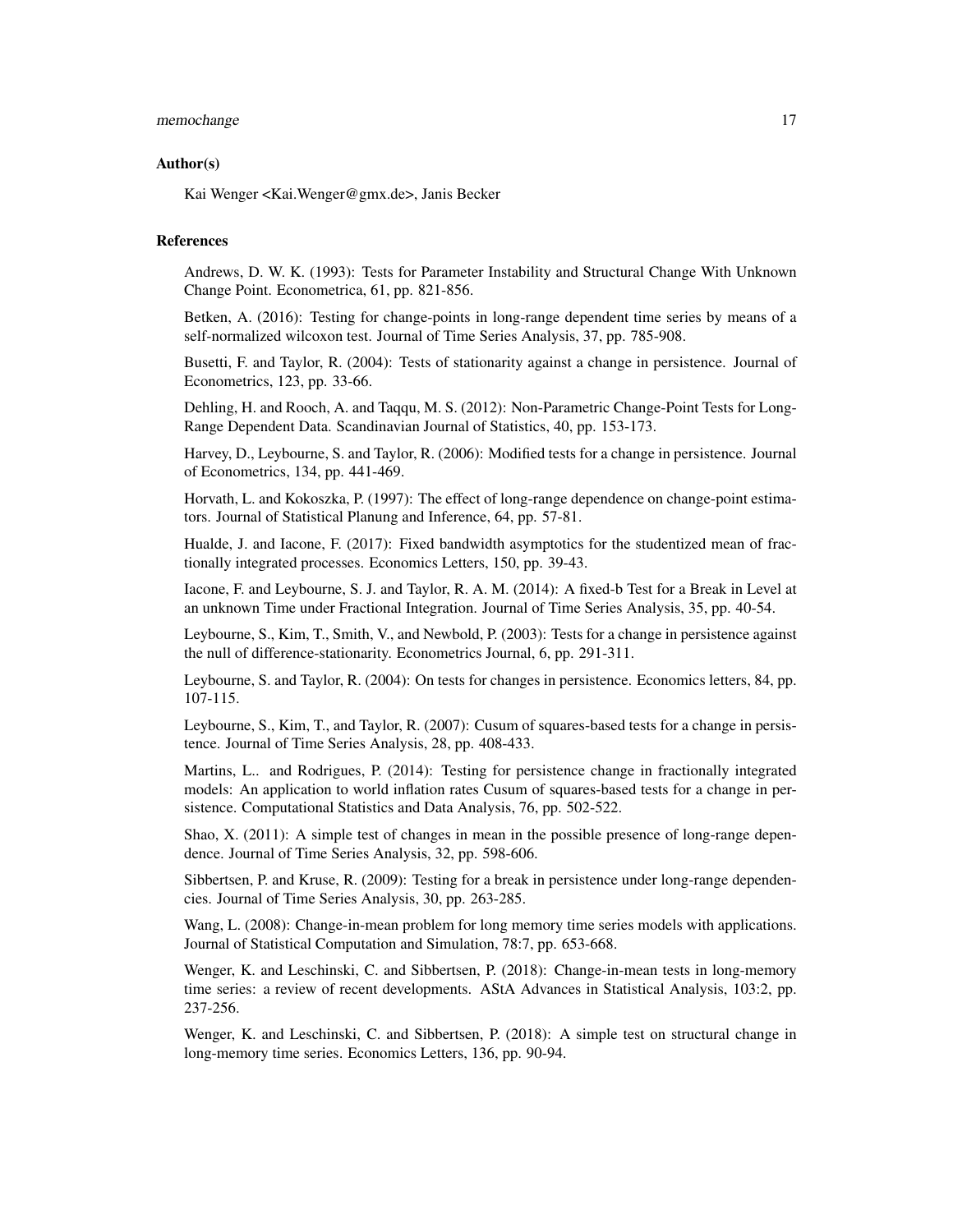# <span id="page-17-0"></span>See Also

[BP\\_estim](#page-2-1), [CUSUM\\_simple](#page-7-1), [cusum\\_test](#page-9-1), [CUSUMfixed](#page-4-1), [CUSUMLM](#page-6-1), [fixbsupw](#page-11-1), [LBI\\_test](#page-12-1), [LKSN\\_test](#page-14-1), [MR\\_test](#page-17-1), [pb\\_sim](#page-18-1), [ratio\\_test](#page-19-1), [snsupwald](#page-21-1), [snwilcoxon](#page-23-1), [wilcoxonLM](#page-24-1)

<span id="page-17-1"></span>

| MR_test | LM test against a change in persistence |
|---------|-----------------------------------------|
|---------|-----------------------------------------|

#### Description

This function performs a LM-type test for a change in persistence as suggested by Martins and Rodrigues (2014). Under the null hypothesis the memory parameter d is constant over the sample. Under the alternative an increase or a decrease of the memory parameter has occured over time.

#### Usage

```
MR_test(x, trend = c("none", "linear"), tau = 0.2,statistic = c("squared", "standard"), simu = 0, M = 10000,serial = c(FALSE, TRUE))
```
# Arguments

| X         | the univariate numeric vector to be investigated. Missing values are not allowed.                                                                                                                                                                                                                                                       |
|-----------|-----------------------------------------------------------------------------------------------------------------------------------------------------------------------------------------------------------------------------------------------------------------------------------------------------------------------------------------|
| trend     | whether the time series exhibits a trend, "none" implies no trend and "linear"<br>implies a linear trend.                                                                                                                                                                                                                               |
| tau       | the function tests in the interval $[T*tau, T*(1-tau)]$ for a break in persistence<br>with T being the length of the time series. It must hold that 0 <tau<0.5, default<br="">is tau=0.2 as commonly used in the literature. Note that if <math>T*</math>tau<math>\leq 2</math> the test<br/>statistic cannot be calculated.</tau<0.5,> |
| statistic | which type of test statistic should be used, "squared" for the squared t-statistic<br>and "standard" for the standard t-test. Default is statistic="squared".                                                                                                                                                                           |
| simu      | whether critical values should be simulated or interpolated, simu=1 means sim-<br>ulation, $sim=0$ means interpolation. See details. Default is $sim=0$ .                                                                                                                                                                               |
| м         | number of replications in case critical values should be simulated. Default is<br>M=10000.                                                                                                                                                                                                                                              |
| serial    | boolean, indicating whether to account for serial correlation of the errors. De-<br>fault is serial=FALSE implying no correction for serial correlation.                                                                                                                                                                                |

#### Details

The critical values of the tests vary with sample size and memory parameter d. If simu=0, the critical values provided are based on linear interpolation of the critical values simulated by Martins and Rodrigues (2014). These are, however, only valid for tau=0.2 and serial=FALSE. In case that non-default values are chosen for tau or serial, it is recommended to set simu=1 which means that critical values are simulated based on the given data using M replications. Caution, for a time series of length T=750 and M=10,000 replications this takes approximately twelve hours with increasing duration for higher T or M. It should be noted, however, that M smaller than 10,000 make the results unreliable.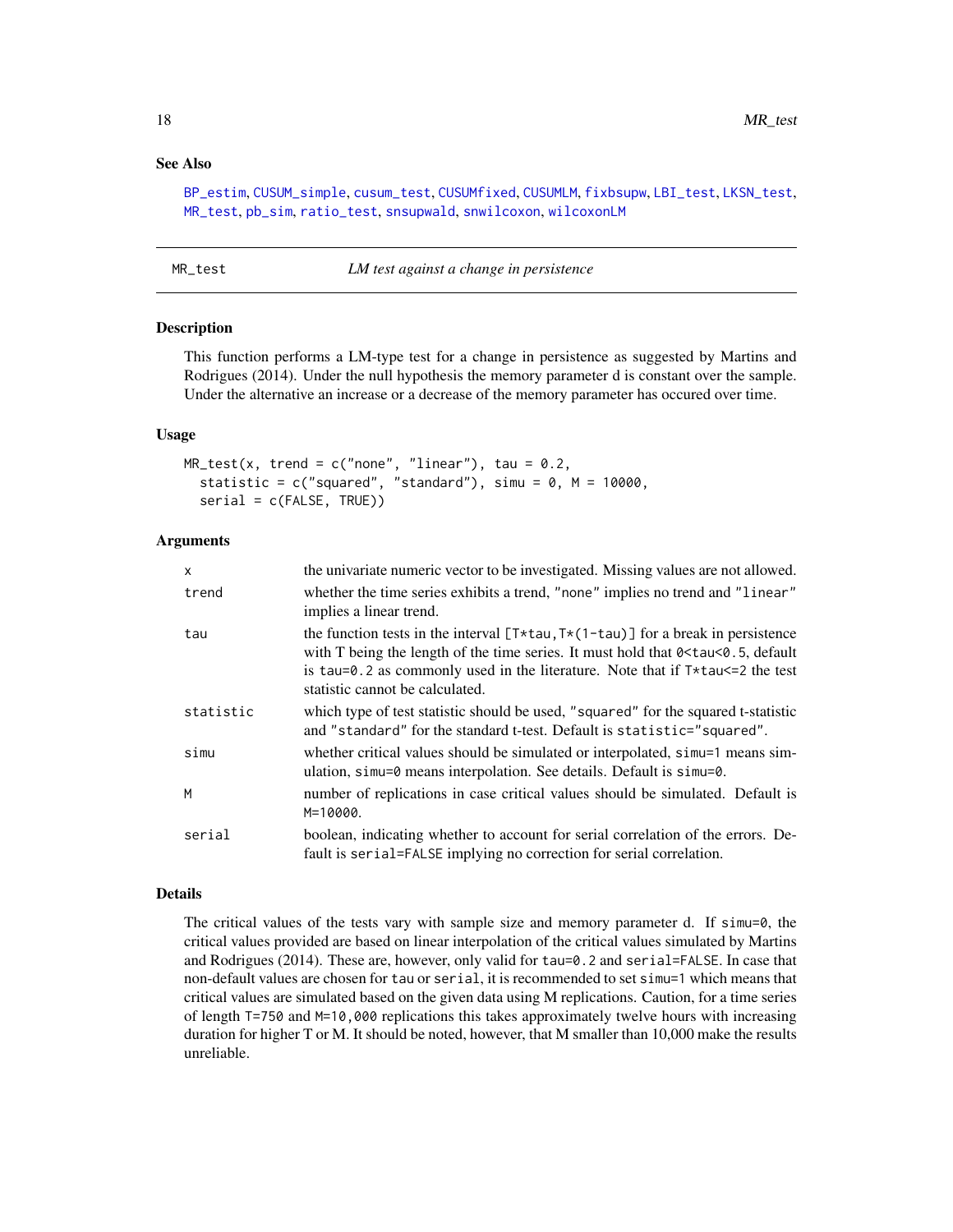#### <span id="page-18-0"></span> $pb\_sim$  19

# Value

Returns a matrix that consists of test statistic and critical values (corresponding to alpha=0.1,0.05,0.01) for testing against an increase in memory, against a decrease in memory, and against a change in an unknown direction.

## Author(s)

Janis Becker

# References

Martins, L.. and Rodrigues, P. (2014): Testing for persistence change in fractionally integrated models: An application to world inflation rates. Computational Statistics and Data Analysis, 76, pp. 502-522.

# See Also

[cusum\\_test](#page-9-1), [LBI\\_test](#page-12-1), [LKSN\\_test](#page-14-1), [ratio\\_test](#page-19-1).

#### Examples

```
set.seed(410)
```
# generate dummy-data series <- c(rnorm(200), cumsum(rnorm(200)))

```
# test for a break in persistence
MR_test(series, trend="none", statistic="squared")
```
<span id="page-18-1"></span>

# Description

This function simulates a fractional white noise process that exhibits a break in persistence using FI.sim from the LongMemoryTS package. In the first part of the series the noise is integrated with order d\_1 and in the second part with order d\_2.

#### Usage

```
pb\_sim(T, tau, trend = c("none", "linear"), tp = 0, d1, d2, mean = 0,var = 1)
```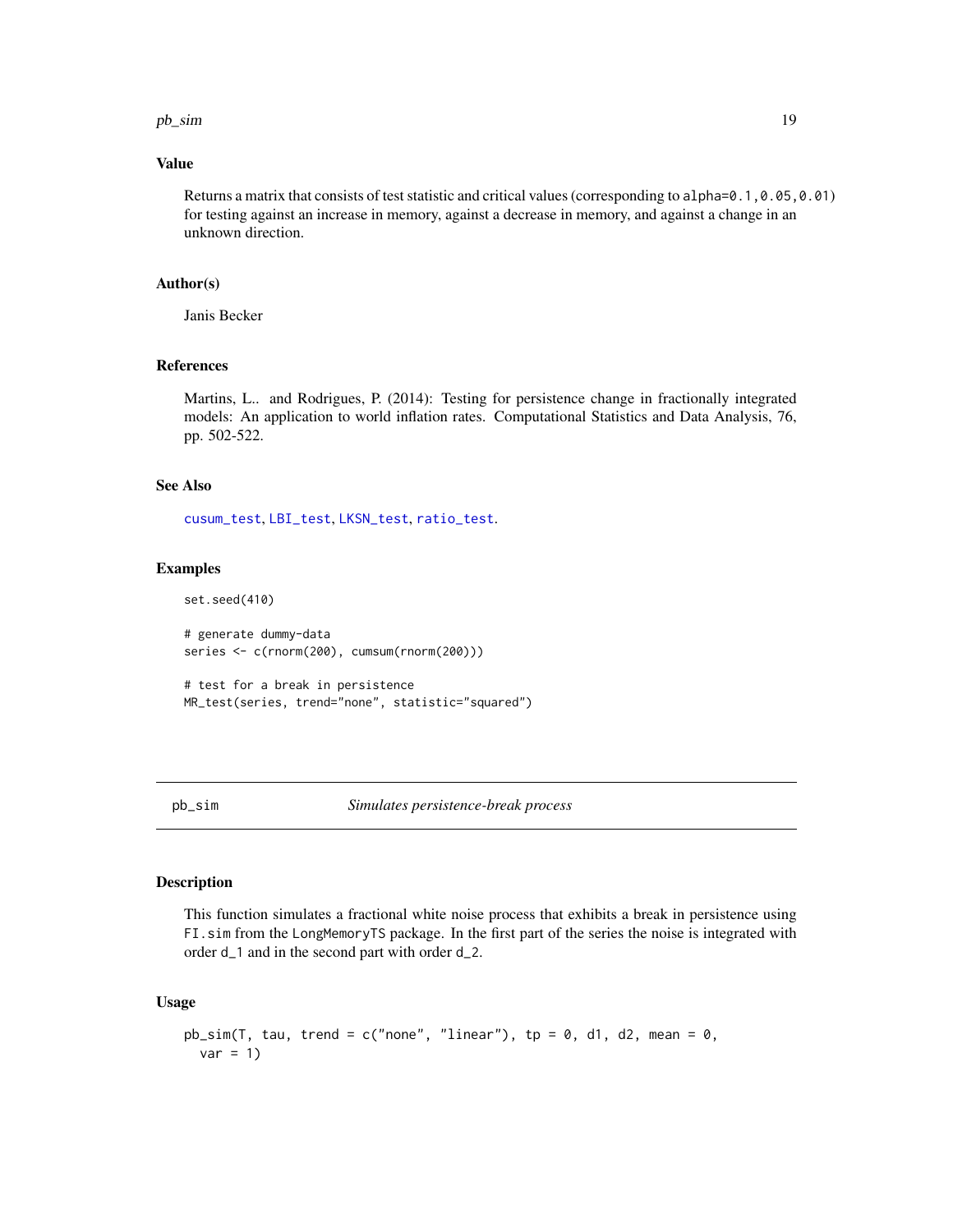#### <span id="page-19-0"></span>Arguments

|       | length of the time series.                                                                                |
|-------|-----------------------------------------------------------------------------------------------------------|
| tau   | break fraction, $T*$ tau yields the break point. It needs to hold that $0 \leq t$ aust.                   |
| trend | whether the time series exhibits a trend, "none" implies no trend and "linear"<br>implies a linear trend. |
| tp    | trend parameter, t*tp yields the contribution of the trend component if trend="linear".                   |
| d1    | order of integration of the first part of the series.                                                     |
| d2    | order of integration of the second part of the series.                                                    |
| mean  | mean of the series. Default is mean= $0$ .                                                                |
| var   | variance of the innovations. Default is var=1                                                             |
|       |                                                                                                           |

# Value

Returns a vector containing the simulated time series.

# Author(s)

Janis Becker

set.seed(410)

# Examples

```
# generate persistence-break time series
series <- pb_sim(500, 0.5, "none", d1=0.2, d2=0.8, mean=0, var=1)
# plot generated series
stats::ts.plot(series)
```
<span id="page-19-1"></span>ratio\_test *Ratio-based test against a change in persistence*

# Description

This function performs a ratio-based test against a change in persistence. Under the null hypothesis the time series is I(0) throughout and under the alternative a change from either I(1) to I(0) or I(0) to I(1) has occured.

# Usage

```
ratio_test(x, trend = c("none", "linear"), tau = 0.2,statistic = c("mean", "max", "exp"), type = c("BT", "LT", "HLT",
  "HLTmin"), m = 0, z = 9, simu = 0, M = 10000)
```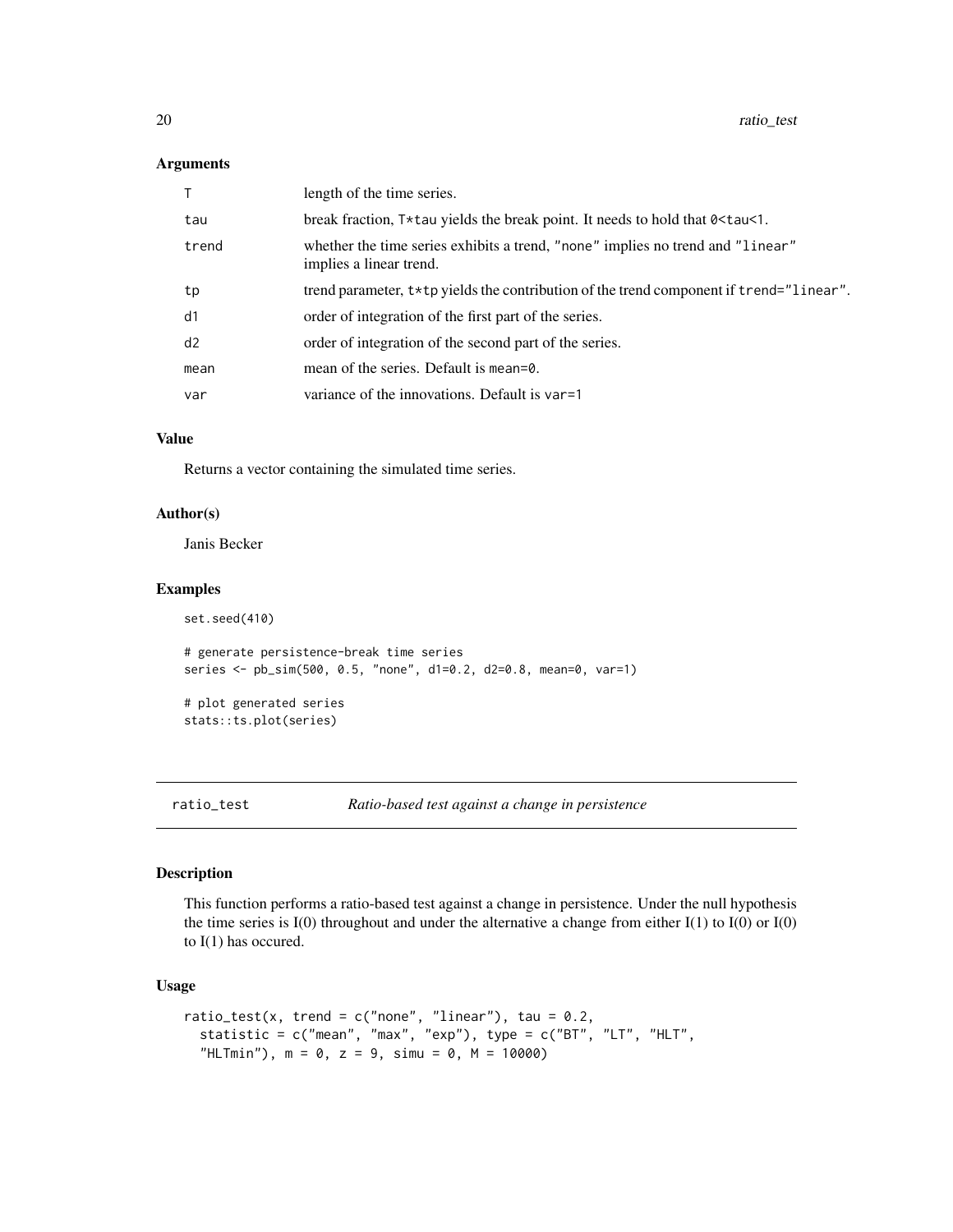#### ratio\_test 21

# Arguments

| $\boldsymbol{\mathsf{x}}$ | the univariate numeric vector to be investigated. Missing values are not allowed.                                                                                                                                                                                                                                                                                                                                                                                             |
|---------------------------|-------------------------------------------------------------------------------------------------------------------------------------------------------------------------------------------------------------------------------------------------------------------------------------------------------------------------------------------------------------------------------------------------------------------------------------------------------------------------------|
| trend                     | whether the time series exhibits a trend, "none" implies no trend and "linear"<br>implies a linear trend.                                                                                                                                                                                                                                                                                                                                                                     |
| tau                       | the function tests in the interval $[T*tau, Tx(1-tau)]$ for a break in persistence<br>with T being the length of the time series. It must hold that 0 < tau < 0.5, de-<br>fault is tau=0.2 as commonly used in the literature. Note that if type="BT"<br>or type="HLT" and T*tau <= 1 + as.numeric(trend == "linear"), type="LT"<br>and $T*tau=1+$ as.numeric(trend=="linear") + $(m>3)*(m-3)$ , or type="HLT"<br>and $T*tau=(-z+1)$ the test statistic cannot be calculated. |
| statistic                 | which type of test statistic should be used, "mean" corresponds to Hansen's<br>(1991) mean score, "max" to Andrews' (1993) maximum statistic, and "exp" to<br>Andrews and Ploberger's (1994) mean-exponential statistic                                                                                                                                                                                                                                                       |
| type                      | which type of ratio test should be performed, "BT" for the standard ratio test<br>by Busetti and Taylor (2004), "LT" for the modified ratio test by Leybourne<br>and Taylor (2004), and "HLT"" respectively "HLTmin" are the modified tests by<br>Harvey, Leybourne, and Taylor (2006). See details.                                                                                                                                                                          |
| m                         | Number of covariances used for the estimation of the long run variance if statistic=LT<br>is used. Default is $m=0$ .                                                                                                                                                                                                                                                                                                                                                         |
| z                         | Number of polynomials used if "HLT" or "HLTmin" are considered. Default is<br>$z=9$ .                                                                                                                                                                                                                                                                                                                                                                                         |
| simu                      | whether critical values should be simulated or interpolated, simu=1 means sim-<br>ulation, simu=0 means interpolation based on critical values for tau=0.2. See<br>details. Default is simu=0.                                                                                                                                                                                                                                                                                |
| M                         | number of replications in case critical values should be simulated. Default is<br>M=10000.                                                                                                                                                                                                                                                                                                                                                                                    |

# Details

Busetti and Taylor (2004) (BT) introduced a test that is able to identify when time series exhibit changes in persistence. Under the null hypothesis, the series is constant I(0), i.e. stationary. Under the alternative the series exhibits a break either from  $I(0)$  to  $I(1)$  or  $I(1)$  to  $I(0)$ . As the test is oversized for weakly dependent time series, Leybourne and Taylor (2004) (LT) standardized the test statistic by an estimate of the long run variance using m lags. Another problem is that constant I(1) processes are neither covered under the null nor the alternative. Here, the test often rejects the null although no change in persistence occured. Harvey, Leybourne, and Taylor (2006) (HLT) introduced a modification where they multiply the test statistic by a unit root test. This allows the test statistic to have the same critical values under both constant I(0) and constant I(1). It should be noted, however, that only the critical values are identical, the distribution is highly irregular.

The critical values of the tests vary with the sample size. If simu=0, the critical values provided are based on linear interpolation of the critical values simulated by Harvey, Leybourne, and Taylor (2006). These are, however, only valid for tau=0.2, m=0, and z=9. In case that non-default values are chosen for tau, m, or z, it is recommended to set simu=1 which means that critical values are simulated based on the given data using M replications. Caution, for a time series of length T=100 and M=10,000 replications this takes approximately fifteen minutes with increasing duration for higher T or M. It should be noted, however, that M smaller than 10,000 make the results unreliable.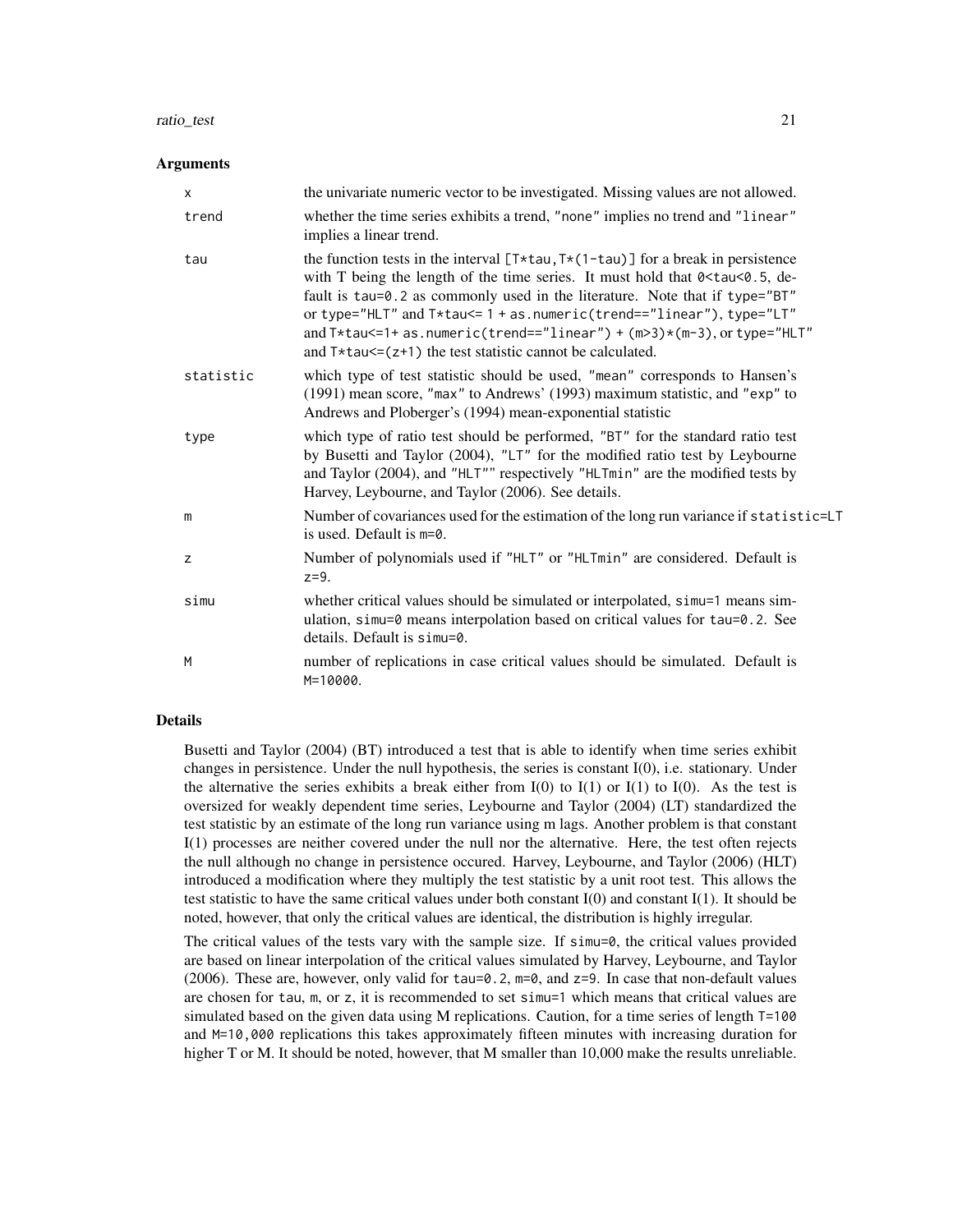# <span id="page-21-0"></span>Value

Returns a matrix that consists of test statistic and critical values (corresponding to alpha=0.1,0.05,0.01) for testing against a change from  $I(1)$  to  $I(0)$ ,  $I(0)$  to  $I(1)$ , and against a change in an unknown direction.

# Author(s)

Janis Becker

# References

Busetti, F. and Taylor, R. (2004): Tests of stationarity against a change in persistence. Journal of Econometrics, 123, pp. 33-66.

Leybourne, S. and Taylor, R. (2004): On tests for changes in persistence. Economics letters, 84, pp. 107-115.

Harvey, D., Leybourne, S. and Taylor, R. (2006): Modified tests for a change in persistence. Journal of Econometrics, 134, pp. 441-469.

# See Also

[cusum\\_test](#page-9-1), [LBI\\_test](#page-12-1), [LKSN\\_test](#page-14-1), [MR\\_test](#page-17-1).

#### Examples

```
set.seed(410)
# generate dummy-data
series <- c(rnorm(100), cumsum(rnorm(100)))
# test for a break in persistence
```
ratio\_test(series)

<span id="page-21-1"></span>snsupwald *Self-normalized sup Wald test for a single change in the mean of a long-memory time series.*

# Description

This function performs a sup Wald test for a change-in-mean that is robust under long memory. In contrast to a standard sup Wald test it applies a self-normalization approach to estimate the long-run variance. The function returns the test statistic as well as critical values.

# Usage

snsupwald(x, d, tau =  $0.15$ )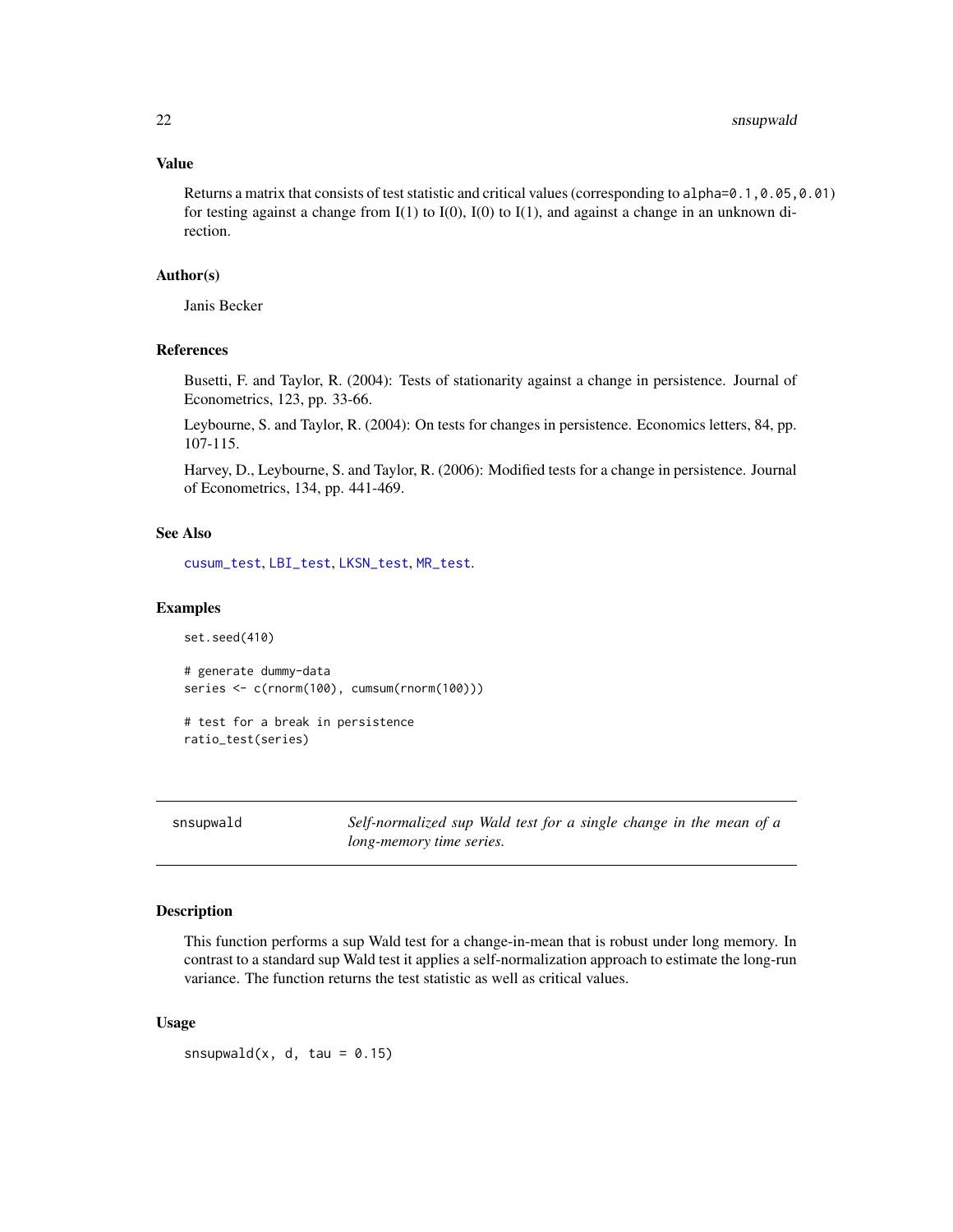#### <span id="page-22-0"></span>snsupwald 23

#### Arguments

| x   | the univariate numeric vector to be investigated. Missing values are not allowed.                                                        |
|-----|------------------------------------------------------------------------------------------------------------------------------------------|
| d.  | integer that specifies the long-memory parameter.                                                                                        |
| tau | integer that defines the search area, which is $\lceil \tan 1 - \tan \rceil$ . Default is $\tan 9.15$<br>as suggested by Andrews (1993). |

# Details

Note that the critical values are generated for tau=0.15.

# Value

Returns a numeric vector containing the test statistic and the corresponding critical values of the test.

#### Author(s)

Kai Wenger

# References

Wenger, K. and Leschinski, C. and Sibbertsen, P. (2018): Change-in-mean tests in long-memory time series: a review of recent developments. AStA Advances in Statistical Analysis, 103:2, pp. 237-256.

Shao, X. (2011): A simple test of changes in mean in the possible presence of long-range dependence. Journal of Time Series Analysis, 32, pp. 598-606.

Andrews, D. W. K. (1993): Tests for Parameter Instability and Structural Change With Unknown Change Point. Econometrica, 61, pp. 821-856.

# See Also

[fixbsupw](#page-11-1), [snwilcoxon](#page-23-1)

# Examples

```
# set model parameters
T <- 500
d <- 0.2
set.seed(410)
# generate a fractionally integrated (long-memory) time series
tseries <- fracdiff::fracdiff.sim(n=T, d=d)$series
# generate a fractionally integrated (long-memory) time series
# with a change in mean in the middle of the series
changep \leq c(rep(0,T/2), rep(1,T/2))
tseries2 <- tseries+changep
```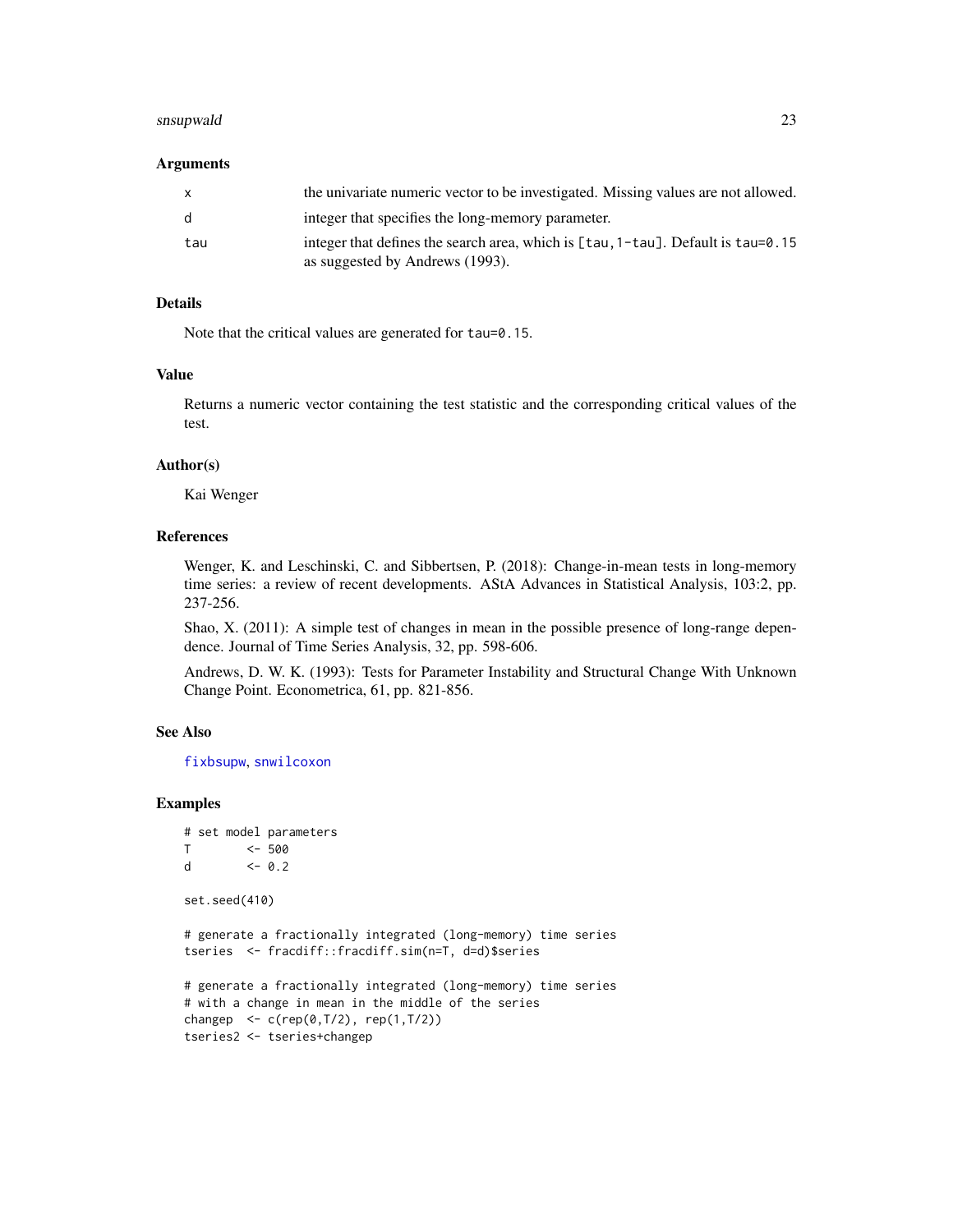```
# estimate the long-memory parameter of both series via local
# Whittle approach. The bandwidth to estimate d is chosen
# as T^0.65, which is usual in literature
d_est <- LongMemoryTS::local.W(tseries, m=floor(1+T^0.65))$d
d_est2 <- LongMemoryTS::local.W(tseries2, m=floor(1+T^0.65))$d
# perform the test on both time series
snsupwald(tseries, d=d_est)
snsupwald(tseries2, d=d_est2)
# For the series with no change in mean the test does not reject the
# null hypothesis of a constant mean across time at any reasonable
# significance level.
# For the series with a change in mean the test rejects the null hypothesis
# at a 1% significance level.
```
<span id="page-23-1"></span>snwilcoxon *Self-normalized Wilcoxon test for a single change in the mean of a long-memory time series.*

#### **Description**

This function performs a Wilcoxon test for a change-in-mean that is robust under long memory. In contrast to a standard Wilcoxon test it applies a self-normalization approach to estimate the long-run variance. The function returns the test statistic as well as critical values.

# Usage

snwilcoxon(x, d, tau =  $0.15$ )

# Arguments

| X            | the univariate numeric vector to be investigated. Missing values are not allowed. |
|--------------|-----------------------------------------------------------------------------------|
| <sub>d</sub> | integer that specifies the long-memory parameter.                                 |
| tau          |                                                                                   |
|              | as suggested by Andrews (1993).                                                   |

# Details

Note that the critical values are generated for tau=0.15. Furthermore, it is assumed that we have a 1st-order Hermite process. For details see Betken (2016).

# Value

Returns a numeric vector containing the test statistic and the corresponding critical values of the test.

# Author(s)

Kai Wenger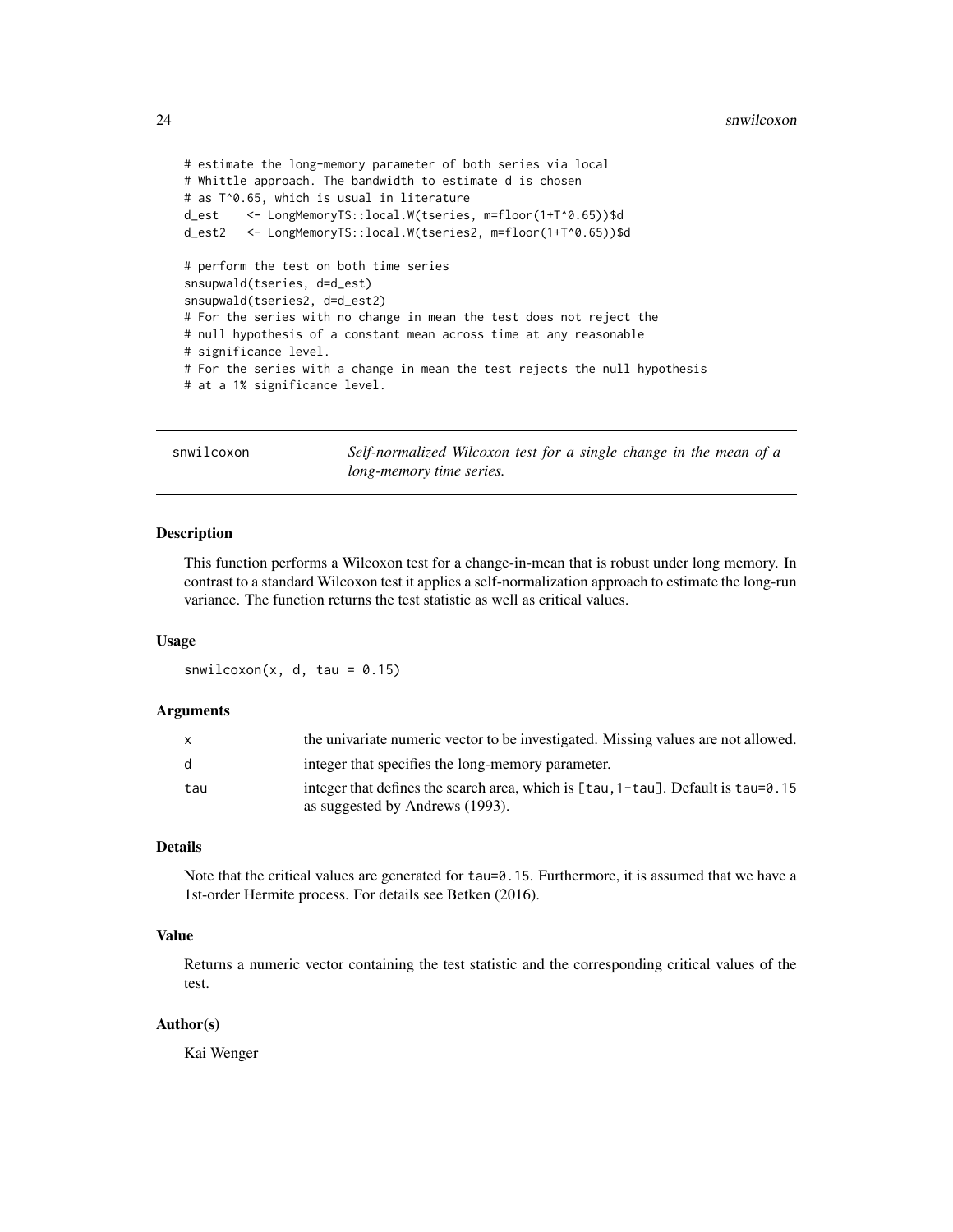#### <span id="page-24-0"></span>wilcoxonLM 25

# References

Wenger, K. and Leschinski, C. and Sibbertsen, P. (2018): Change-in-mean tests in long-memory time series: a review of recent developments. AStA Advances in Statistical Analysis, 103:2, pp. 237-256.

Betken, A. (2016): Testing for change-points in long-range dependent time series by means of a self-normalized wilcoxon test. Journal of Time Series Analysis, 37, pp. 785-908.

Andrews, D. W. K. (1993): Tests for Parameter Instability and Structural Change With Unknown Change Point. Econometrica, 61, pp. 821-856.

#### See Also

[wilcoxonLM](#page-24-1), [snsupwald](#page-21-1)

#### Examples

```
# set model parameters
T <- 500
d <-0.2set.seed(410)
# generate a fractionally integrated (long-memory) time series
tseries <- fracdiff::fracdiff.sim(n=T, d=d)$series
# generate a fractionally integrated (long-memory) time series
# with a change in mean in the middle of the series
changep \leq c(rep(0,T/2), rep(1,T/2))
tseries2 <- tseries+changep
# estimate the long-memory parameter of both series via local Whittle approach.
# The bandwidth to estimate d is chosen as T^0.65, which is usual in literature
d_est <- LongMemoryTS::local.W(tseries, m=floor(1+T^0.65))$d
d_est2 <- LongMemoryTS::local.W(tseries2, m=floor(1+T^0.65))$d
# perform the test on both time series
snwilcoxon(tseries, d=d_est)
snwilcoxon(tseries2, d=d_est2)
# For the series with no change in mean the test does not reject the null hypothesis
# of a constant mean across time at any reasonable significance level.
# For the series with a change in mean the test rejects the null hypothesis
# at a 1% significance level.
```
<span id="page-24-1"></span>wilcoxonLM *Wilcoxon long memory test for a single change in the mean of a longmemory time series.*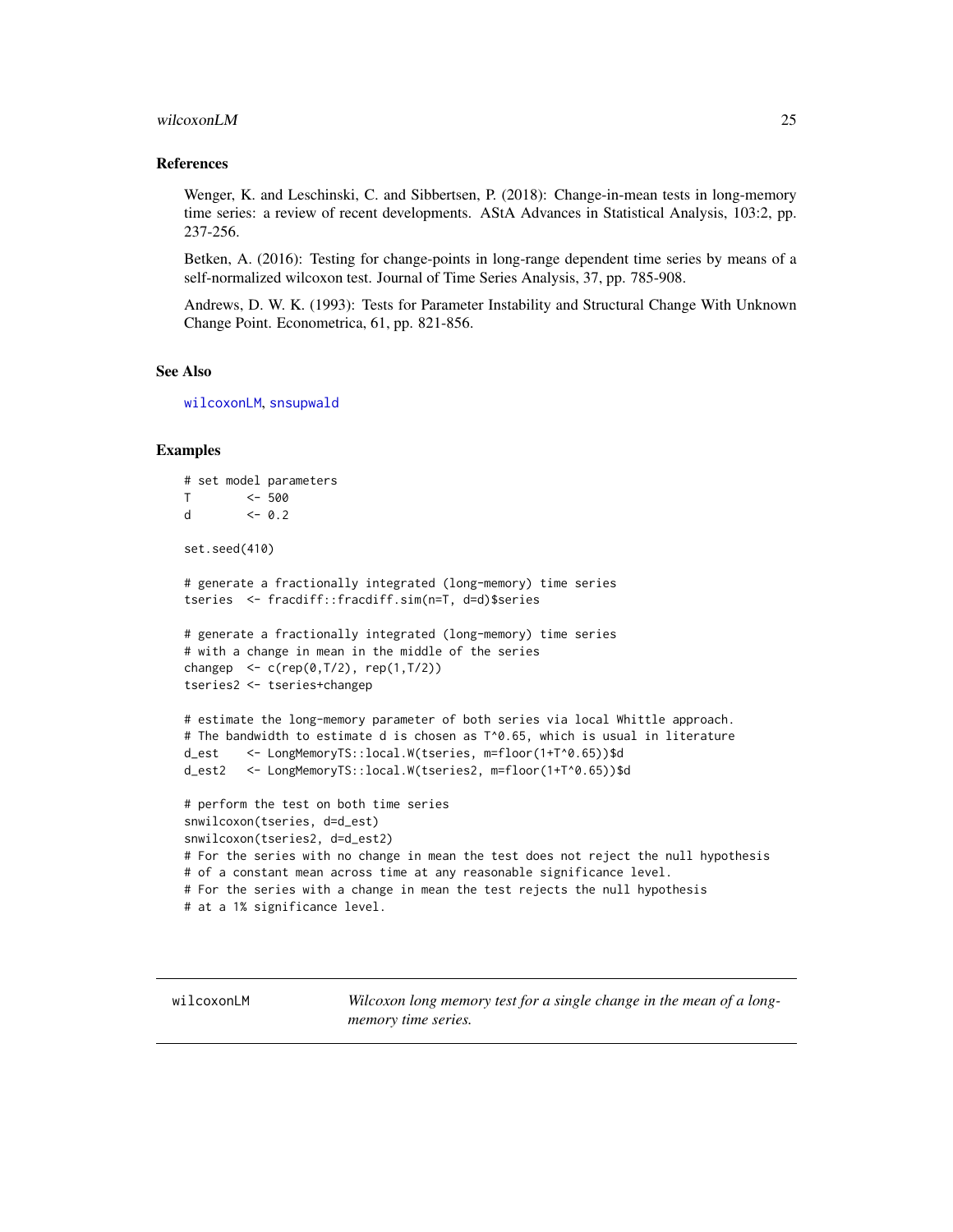# <span id="page-25-0"></span>Description

This function performs a Wilcoxon type test for a change-in-mean that is robust under long memory. It applies a consistent estimator of the long-run variance under long memory and uses a different normalization compared to a standard Wilcoxon test. The function returns the test statistic as well as critical values.

# Usage

wilcoxonLM $(x, d, tau = 0.15)$ 

# Arguments

| X            | the univariate numeric vector to be investigated. Missing values are not allowed.                                                        |
|--------------|------------------------------------------------------------------------------------------------------------------------------------------|
| <sub>d</sub> | integer that specifies the long-memory parameter.                                                                                        |
| tau          | integer that defines the search area, which is $\lceil \tan 1 - \tan \rceil$ . Default is $\tan 9.15$<br>as suggested by Andrews (1993). |

# Details

Note that the critical values are generated for tau=0.15.

#### Value

Returns a numeric vector containing the test statistic and the corresponding critical values of the test.

#### Author(s)

Kai Wenger

# References

Wenger, K. and Leschinski, C. and Sibbertsen, P. (2018): Change-in-mean tests in long-memory time series: a review of recent developments. AStA Advances in Statistical Analysis, 103:2, pp. 237-256.

Dehling, H. and Rooch, A. and Taqqu, M. S. (2012): Non-Parametric Change-Point Tests for Long-Range Dependent Data. Scandinavian Journal of Statistics, 40, pp. 153-173.

Andrews, D. W. K. (1993): Tests for Parameter Instability and Structural Change With Unknown Change Point. Econometrica, 61, pp. 821-856.

# See Also

[snwilcoxon](#page-23-1)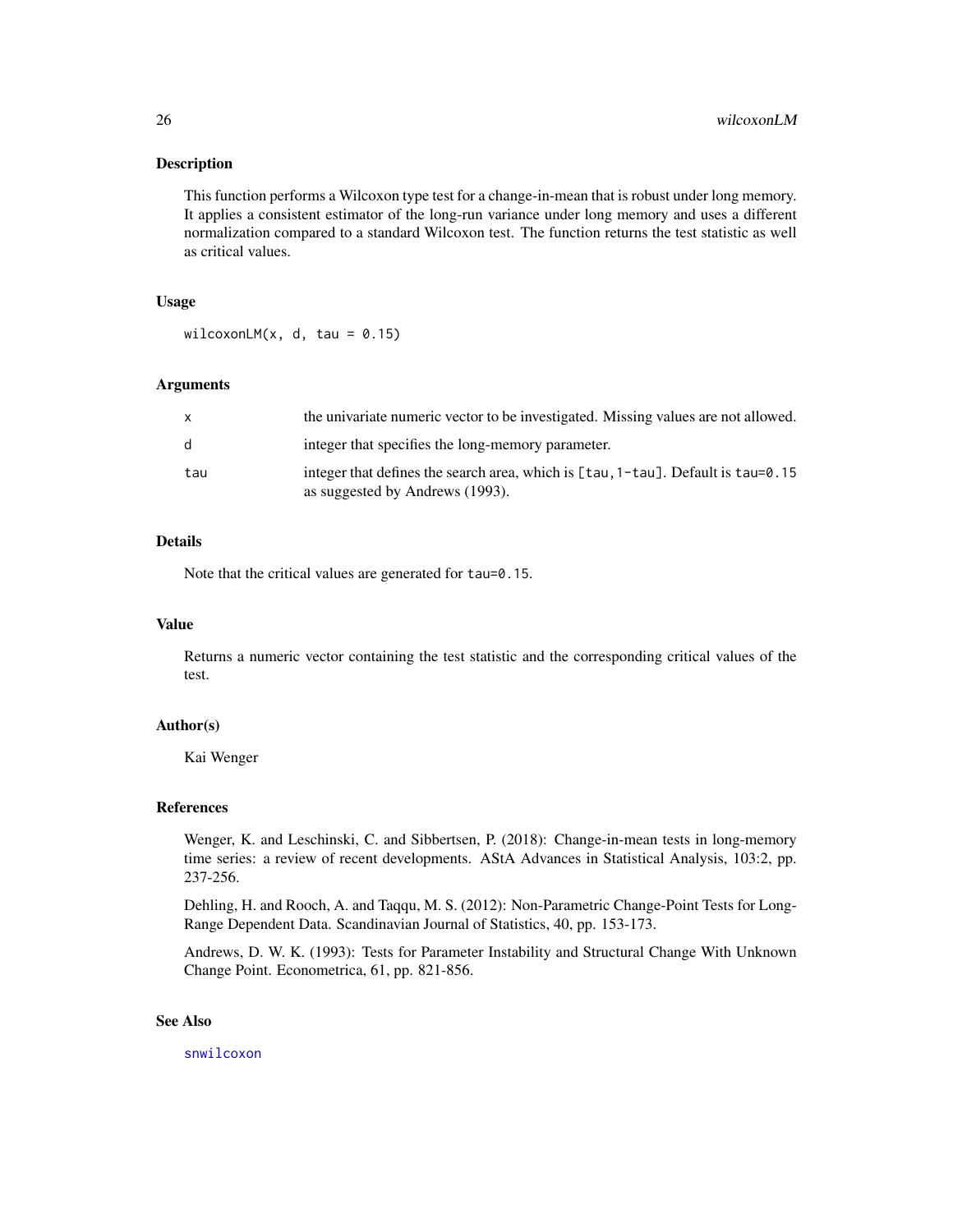#### wilcoxonLM 27

#### Examples

```
# set model parameters
T <- 500
d <- 0.2
set.seed(410)
# generate a fractionally integrated (long-memory) time series
tseries <- fracdiff::fracdiff.sim(n=T, d=d)$series
# generate a fractionally integrated (long-memory) time series
# with a change in mean in the middle of the series
changep <- c(rep(0,T/2), rep(1,T/2))
tseries2 <- tseries+changep
# estimate the long-memory parameter of both series via local Whittle approach.
# The bandwidth to estimate d is chosen as T^0.65, which is usual in literature
d_est <- LongMemoryTS::local.W(tseries, m=floor(1+T^0.65))$d
d_est2 <- LongMemoryTS::local.W(tseries2, m=floor(1+T^0.65))$d
# perform the test on both time series
wilcoxonLM(tseries, d=d_est)
wilcoxonLM(tseries2, d=d_est2)
# For the series with no change in mean the test does not reject the null hypothesis
# of a constant mean across time at any reasonable significance level.
# For the series with a change in mean the test rejects the null hypothesis
# at a 5% significance level.
```